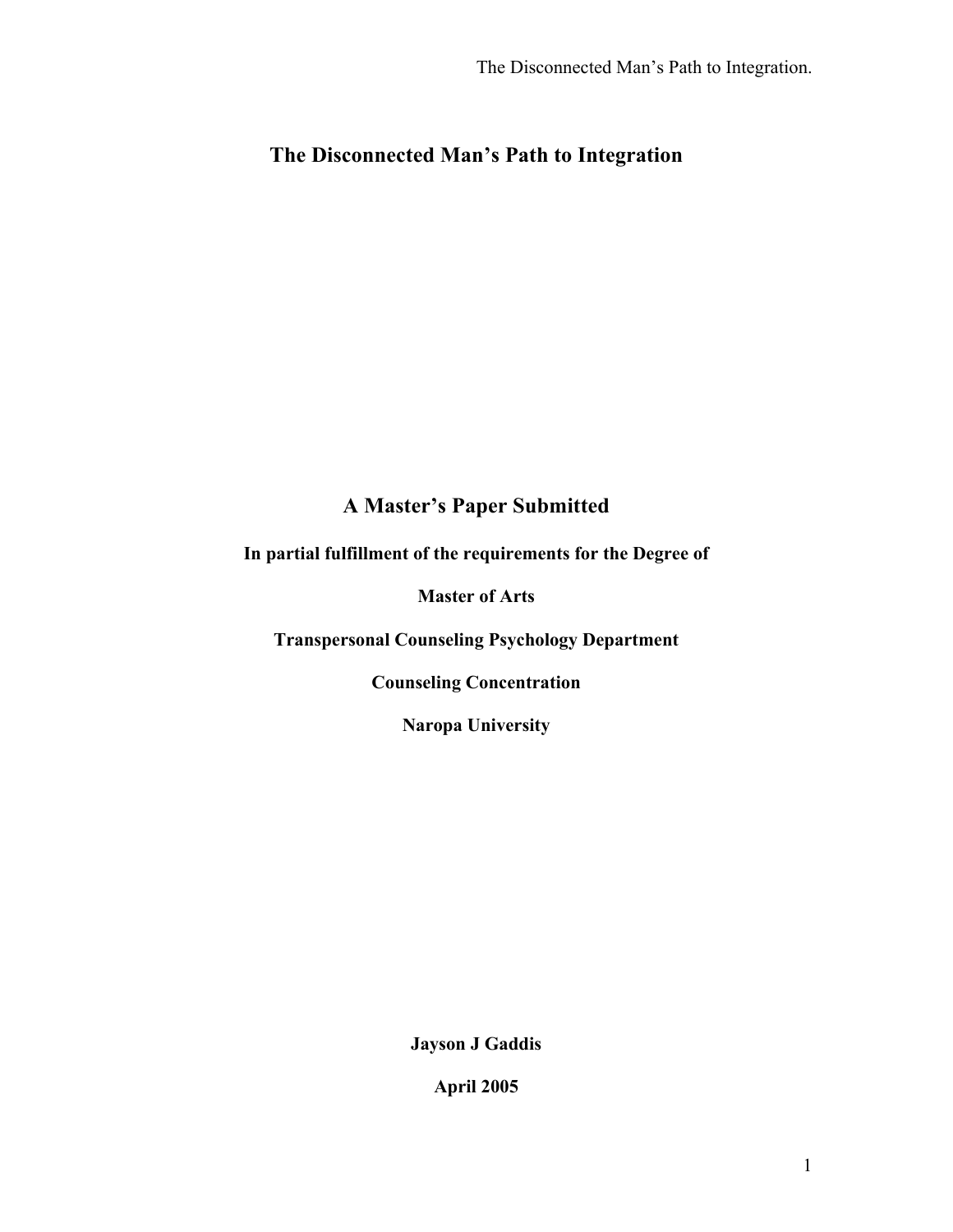# **Table of Contents**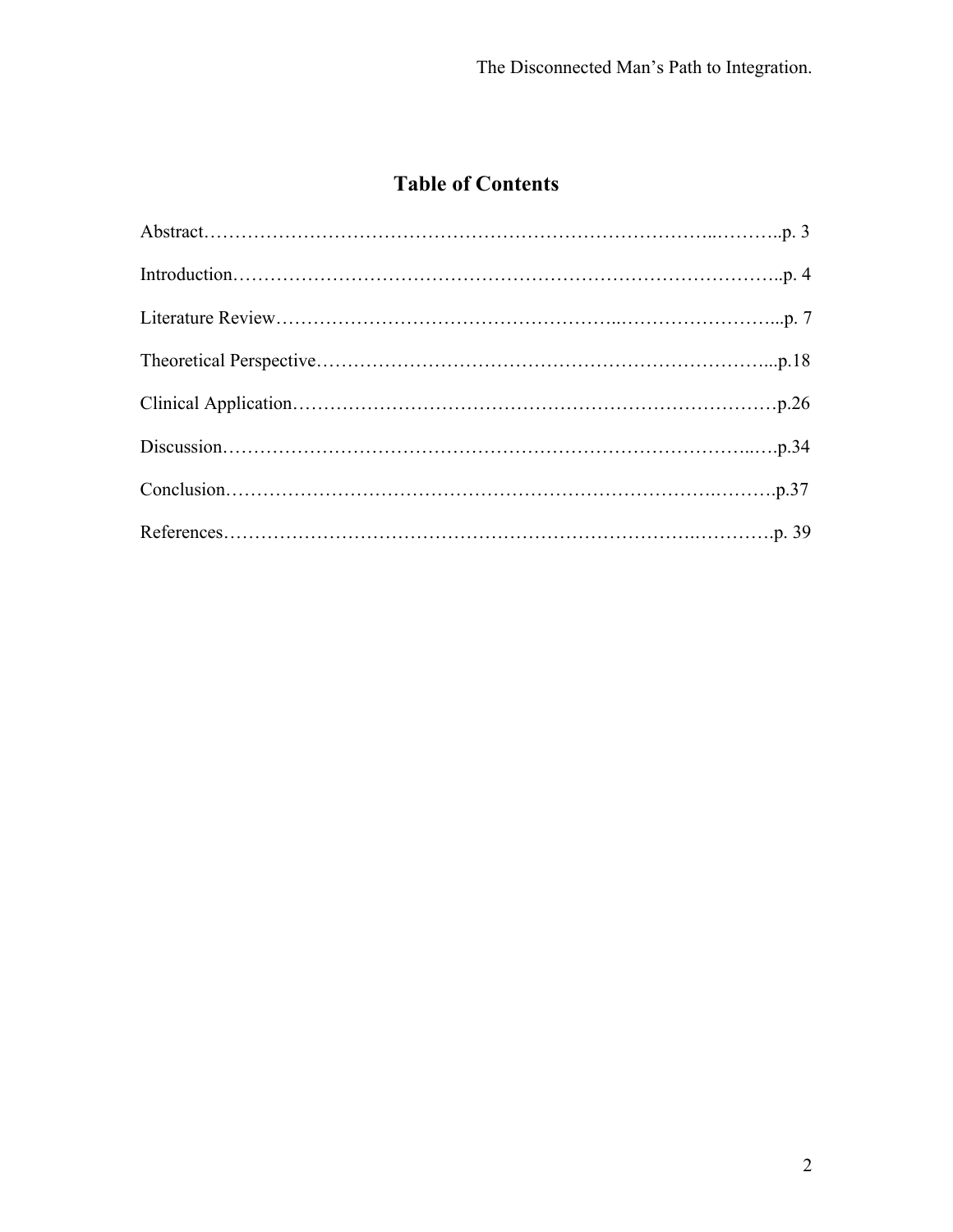# **Abstract**

This paper will focus on how a large number of men in this culture are disconnected from who they are in their heart. The author explores the roots of this disconnection from infancy to adulthood and postulates that men are this way mostly because of the messages they receive from their environment as well as immature initiation practices that reinforce such messages and disconnection. The author will propose a transpersonal view for healing and reconnecting this fragmented man. A series of wilderness trips led by the author in the summer of 2004 illustrate how the therapist can work with men who are disconnected from themselves. The disconnected man, if willing, can reconnect to his heart by working on himself in psychotherapy and through a wilderness rites-of-passage experience.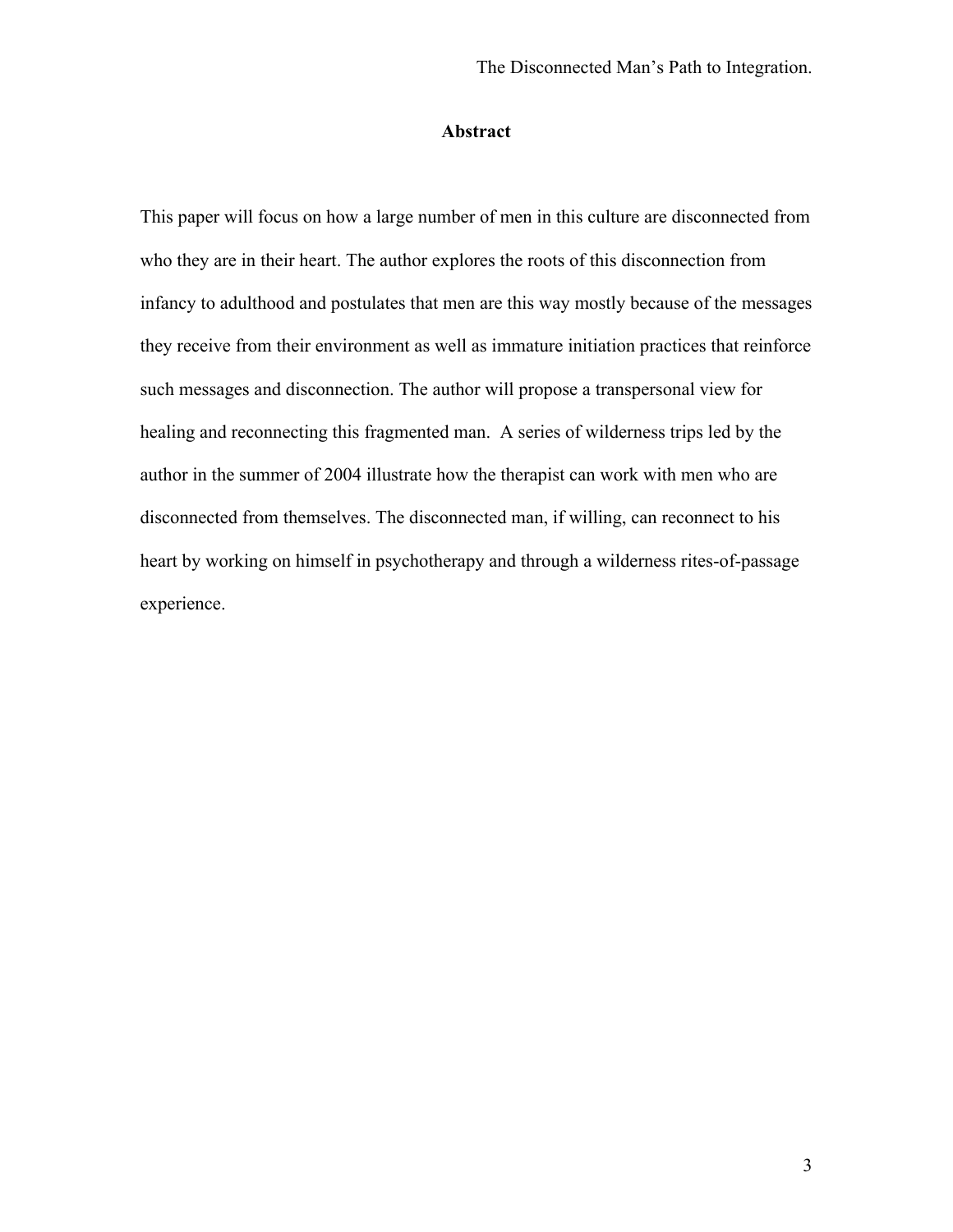# **The Disconnected Man's Path to Integration**

*"You dare anything, except being a man." ---DH. Lawrence (p. 120)*

# **Introduction**

What does it mean to be a man? Many men in the United States culture live by a story of who they think they should be. "Millions of American men spend a lot more time trying to prove themselves than they do celebrating themselves" and these same men, "find themselves outside the loop in their own families, spending much of their lives trying to cope with soul wrenching isolation and loneliness" (Allen, 1995, p. 311). A great number of men are genuinely satisfied with their lives and how they are choosing to live, but many more are suffering, unfulfilled, lost and alone. Somehow, these men are missing their calling, lying to themselves, pretending, faking it, discounting their hearts in the midst of their so-called busy life. They are left with an aching sense that there must be more to life, more to themselves. These men live their waking hours in constant and steady inner turmoil, all the while searching outside themselves for an answer, a guide, a signpost, some glimmer of evidence that they are headed in the right direction. They have distanced themselves from their feelings and their inner experience in the service of working hard, accomplishing and succeeding at what they are supposed to do. In their feeble attempts to free themselves, find themselves and reconnect with themselves they often end up involved in activities that lead to more alienation from themselves, their family and their community; activities like drinking with their buddies, pornography, or trying to prove themselves. In other words, these men have put great distance between who they *think* they are and who they *really* are. Hence for the remainder of the paper this man will be called the Disconnected Man. The author will argue that not only is he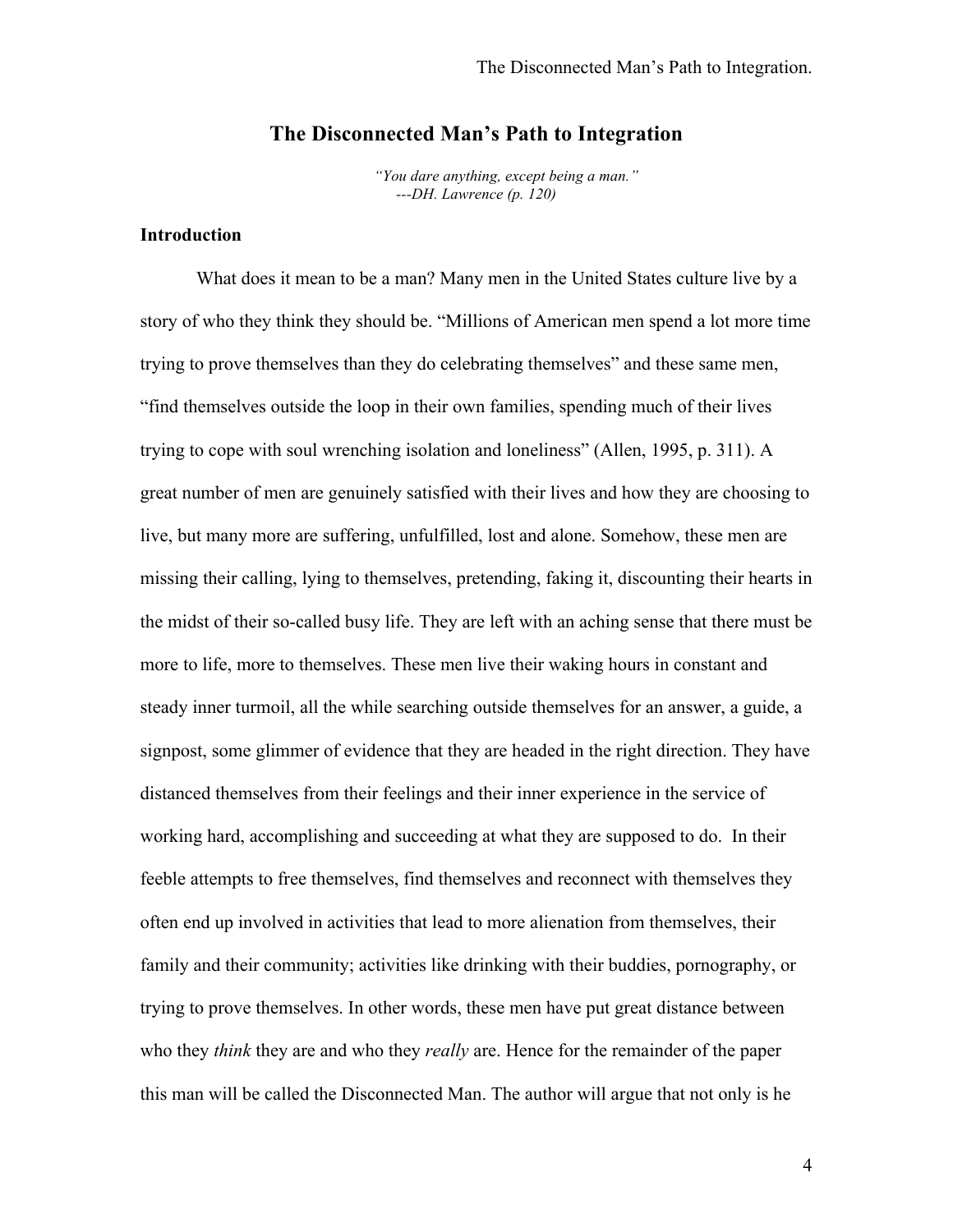disconnected from his culture, his environment, but more importantly he is disconnected from his own heart.

How did this man become so disconnected from his heart? I will argue that male conditioning and socialization (the boy code and man code) coupled with how and where a man learned what it means to be in relationship to himself and others are detrimental to the development of men and thus facilitate disconnection in men. These men are disconnected from their true nature, their hearts, and this is the root of their suffering. True nature is a Buddhist term used by religious scholar and Acharya Reggie Ray (2003) to describe that which is always with us, never changing. It is the vast open space of our own heart. For many people this could be called intuition, the soul, the heart, and "inner authority" or deeper nature, as described and defined by Ray (2003). Mythopoetic men's movement author and poet Robert Bly (1990) calls this aspect of a man his "inner king."

Many men's writers agree that men need and long for initiation into manhood (Bly, 1990; Moore & Gillette, 1990; Kupers, 1993: Raphael, 1988; Pollack, 1998; Gurian, 1998). If not done properly, the informal, immature initiations that substitute for and attempt to fulfill a boy's longing for mature initiation into manhood can keep men stuck in a boyish manhood. The consequence is that these men remain disconnected from themselves and their community well into their adulthood.

To make grand generalizations about men is not fair, nor is it possible to be accurate. In order to speak about a population of men with whom I have experience, and feel justified making some generalizations, the Disconnected Man in this paper is represented by the typical 18-25-year-old college fraternity man seeking his initiation into manhood and male community. However, much of what is written here may apply to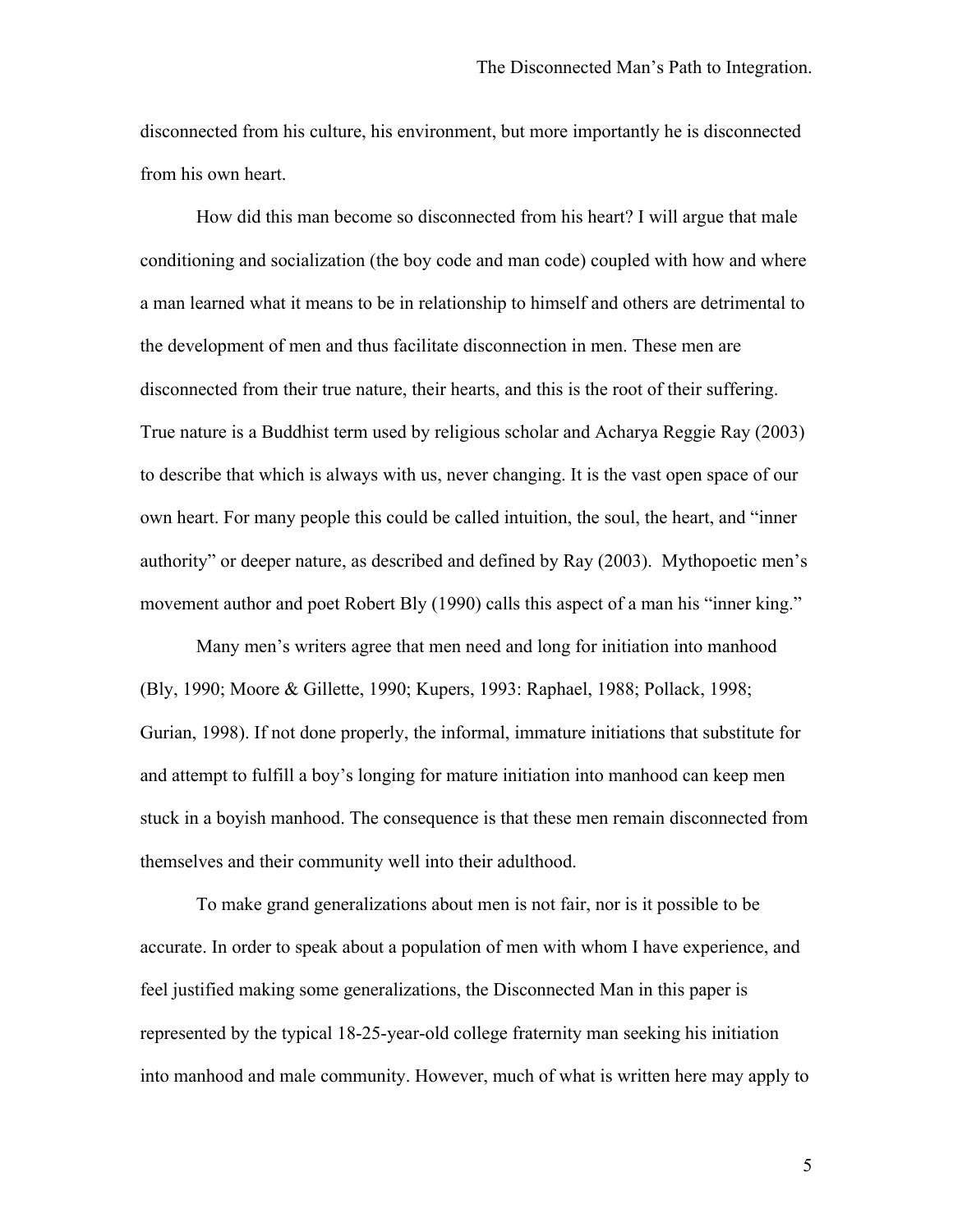many, many more men in this culture. Although fraternity men make up a small population in this culture, nearly half of this country's members of congress are fraternity men (North American Interfraternity Conference, 2005). Nearly fifty percent of all US presidents have been in a fraternity, including our current president. Forty percent of the Supreme Court justices have been in a fraternity, as well as one third of the Fortune 500 executives. (North American Interfraternity Conference, 2005). These men are leaders, making serious decisions about the political, cultural, legal and economic direction of this country and the welfare of its citizens. A strong case can be made for how important it is for these men to have an integrated and connected sense of self. Fraternity men are just one example of how men seek initiation into manhood. They join to make friends, meet girls, and be a part of a brotherhood of men. However, like many initiations that men seek out in this culture, it is an initiation that often leaves men disconnected.

The extent to which a man suffers is proportional to how disconnected he is. The more a man is disconnected from himself, the less connection he will be able to have with others and his environment. Beginning with a boy's development from infancy, boyhood to adolescence, I will discuss the various ways men disconnect from their internal and external environments, and explore the consequences of raising our boys and men consistent with society's expectations (the boy code and man code). Finally, I will introduce two specific methods to reconnect the disconnected man through psychotherapy and ritual.

It is pertinent to mention my bias and orientation with a simple introduction. I am a privileged, white, heterosexual male and will not attempt to speak for or write about the endless branches of culturally identified men, nor will the paper compare and contrast the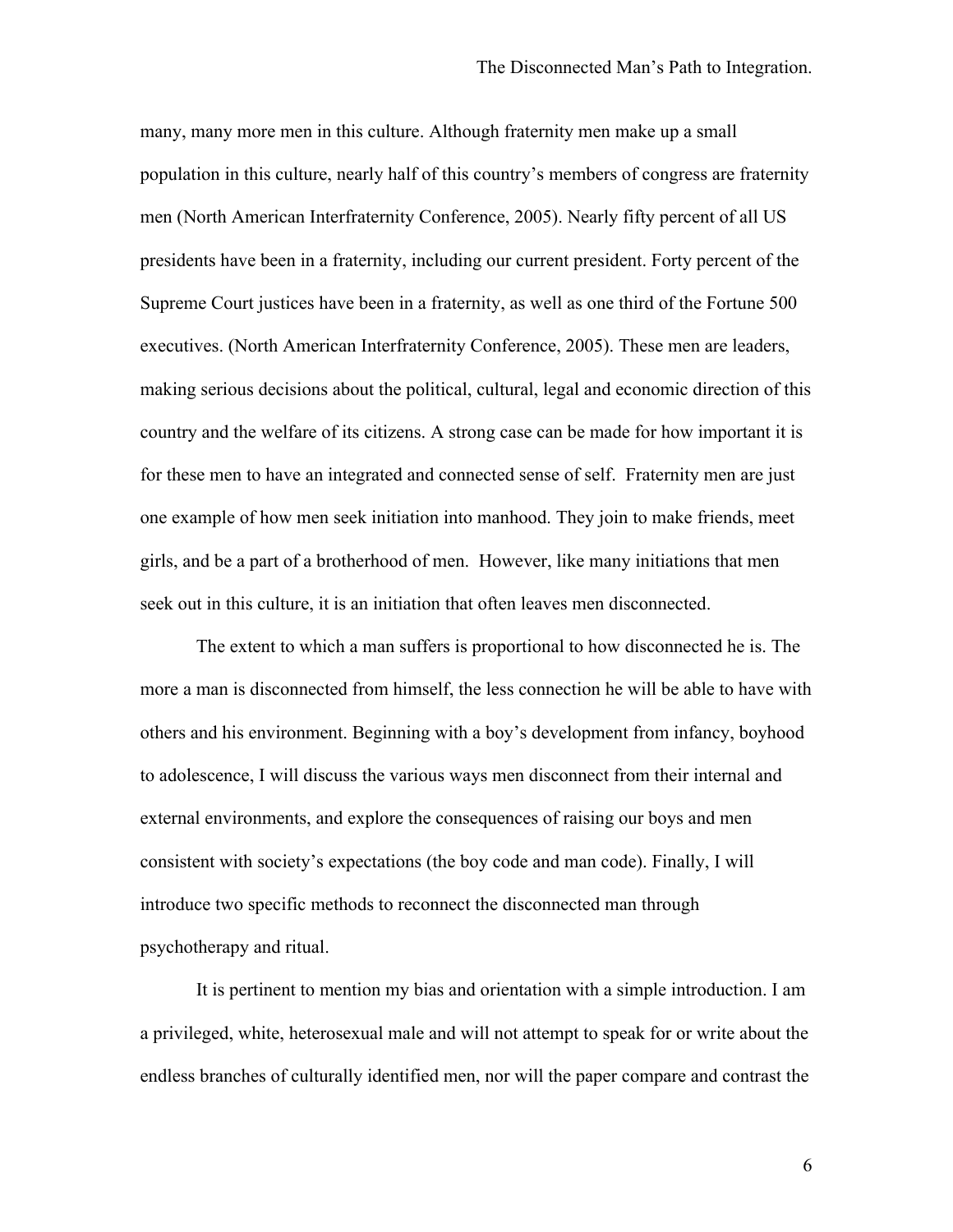feminine or female psychology to the psychology of men. My own journey parallels the content of the paper and adds to its validity. I joined a fraternity in 1991, was hazed callously, hazed others in turn, and eventually became president of the fraternity. Upon graduation, I moved to Ohio for two years to work for the fraternity's international headquarters as an education consultant. With this job I traveled to over 75 college campuses in 35 states and worked with men individually, in small groups and in large groups. In 1999, I began to lead wilderness trips with fraternity men to help men reconnect to themselves through nature and ritual. The story of the Disconnected Man parallels my own story and my own experience greatly influences what I have written here.

# **Literature Review**

*"The mass of men lead lives of quiet desperation." ---Henry David Thoreau (Van Anglen, p. 97)*

# *Infancy, the beginning of disconnection*

The kind of man a boy grows into is laid down in early childhood development. His earliest relationships strongly dictate how a boy will be in relation to his world. If a boy's feelings and emotional needs for closeness and connection are not recognized and valued or they are neglected or abused, he will most likely begin to disconnect from himself and have significant issues with trust (Ewen, 1998).

William Pollack Ph.D. (1998), a leading researcher in male behavior, believes the conditioning of *acceptable* male behavior begins as early as infancy. He cites research at Rutgers University, which showed that mothers attempted to sooth their infant boy by responding with encouragement to happy emotions while "discouraging more unhappy emotions" (p. 40). This conditioning slowly stifles a boy's emotional expression and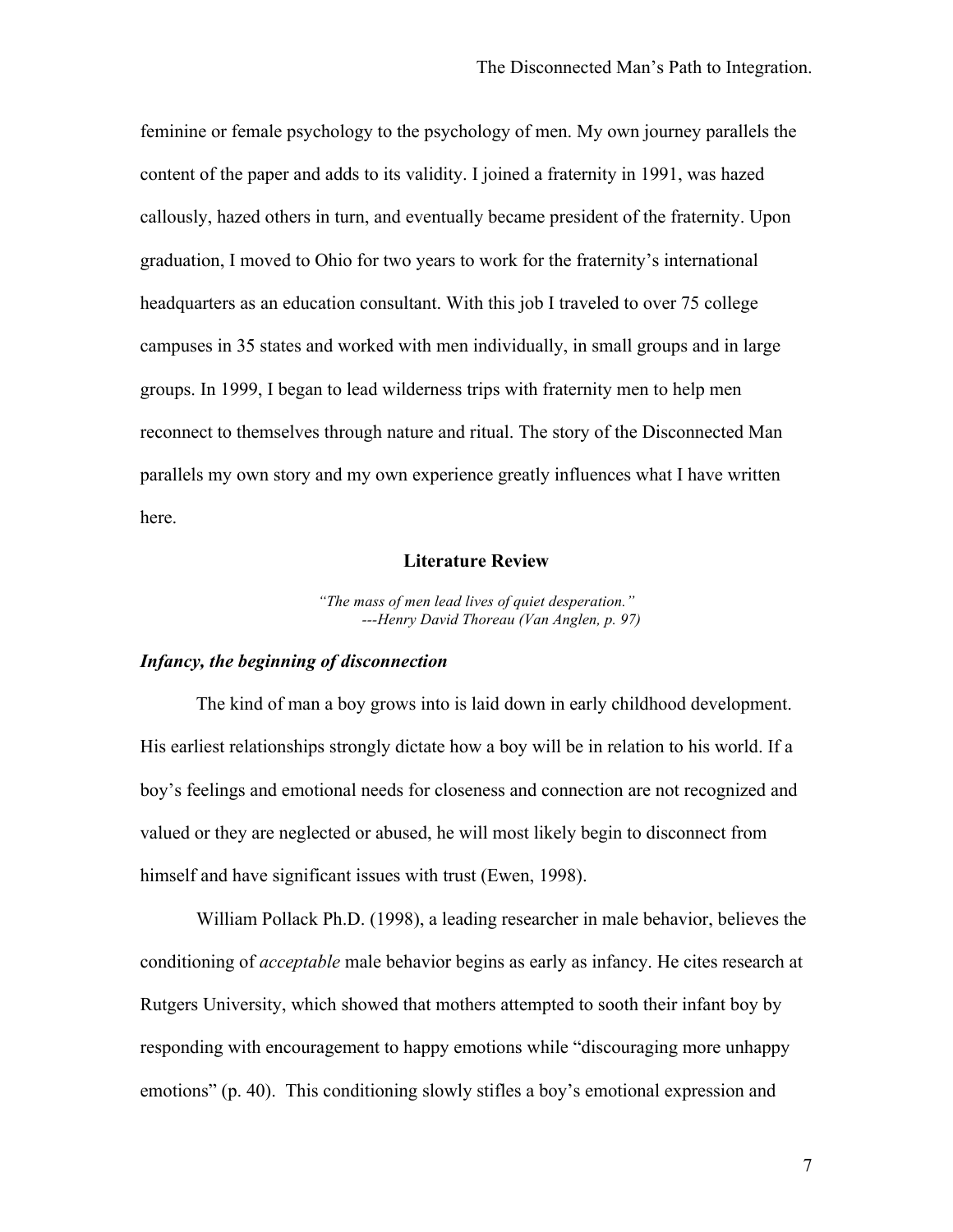gives him strong messages over time of how to be in the world: to be okay, he cannot trust his internal experience and he needs to behave in an *acceptable* way. The boy will mistrust his true self and begin to form a false self based upon what his environment and caregiver support. Herein lies the root of man's disconnection.

## *The Boy Code and further disconnection*

The acceptable behavior a boy begins to live by is what Pollack (1998) calls the "boy code." The boy code "is a set of behaviors, rules of conduct, cultural shibboleths, and even a lexicon, that is inculcated into boys by our society—from the very beginning of a boy's life" (p. xxv). Within the boy code are countless introjects. Introjects are messages that a person takes in from their environment without a lot of thought or discernment. The boy code teaches boys several introjects: "Don't be like a girl," "don't be too tender or close with other boys," "act like a man," and "don't be a mama's boy." Adding to their confusion in a world of feminist thought, men also hear "don't be like most men," or, from a mother in a family with an absent or abusive father, "don't be like your father." Several of these introjects will be addressed in the pages that follow.

# *The "Gender Straightjacket"*

James A. Doyle (1983), author of *The Male Experience* suggests that the first lesson in the boy code is "Don't be like a girl" (p. 161). Instead of being taught how to be, boys are taught how *NOT* to be, "what girls do, boys don't" (p. 150). Doyle (1983) believes this is the root of misogyny and sexism because boys believe that girls and women are, "unequal, bad and inferior" (p. 150). How many grown men in a patriarchal society hold this same childhood teaching? The boy code confuses the young boy because it splits off his inner experience of self (emotions and feelings) from an outer one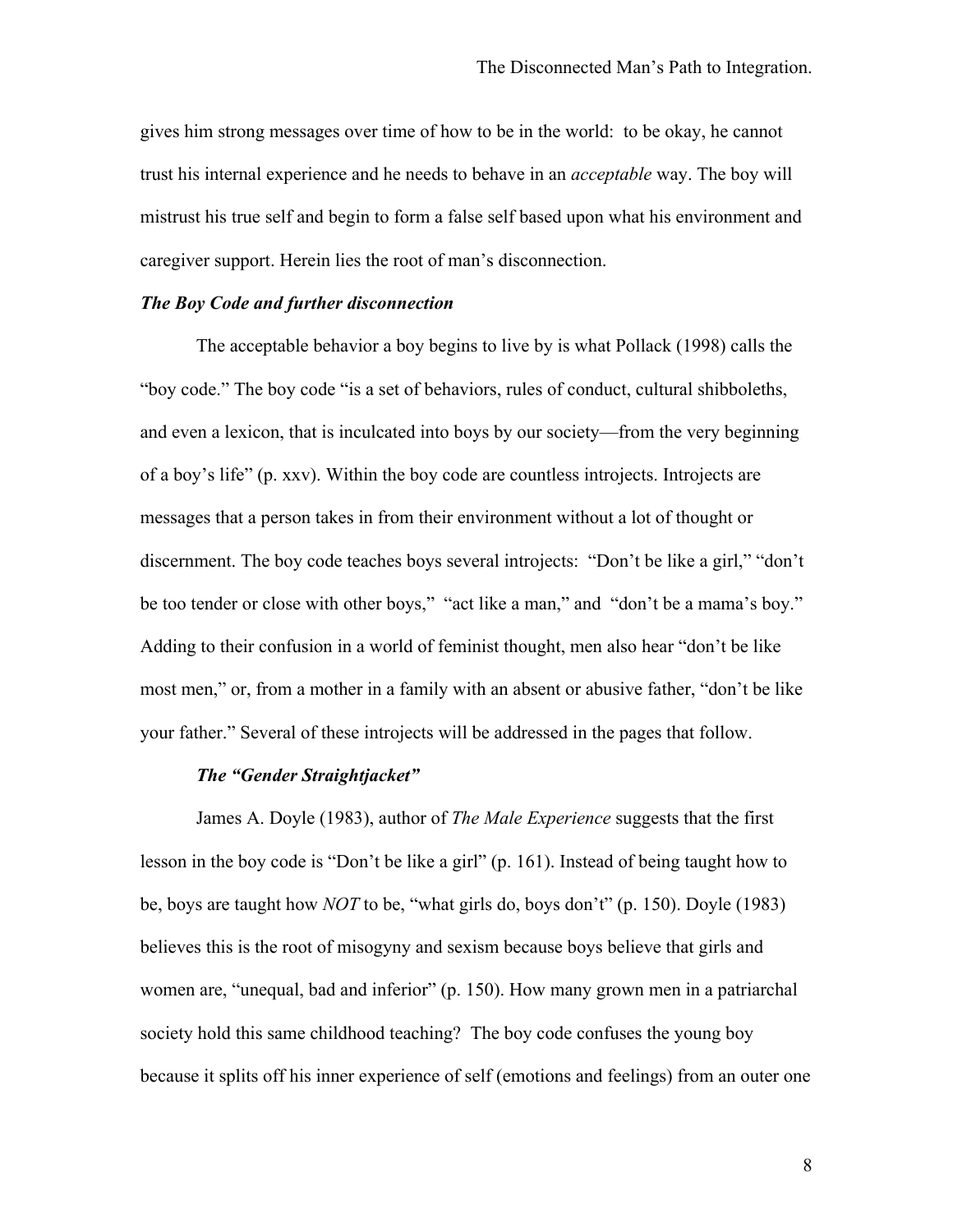that is based on cultural norms and expectations (boy code), thus increasing the disconnection. He is bombarded with more messages such as "don't be a baby," "don't be a wimp," " don't be a sissy," " don't feel your feelings." The boy begins to take in these introjects all the while feeling ashamed of his authentic, internal experience. Over time, a boy will slowly shut down his inner world in the service of doing what's expected. Pollack (1998) believes that by doing this, society is placing a boy into a "gender straightjacket" (p. 40). This gender straightjacket constrains boys and men to behave in socially accepted ways based upon their gender. Pollack (1998) and men's writer Loren Pedersen (1991) agree that this confusion ultimately wears a young man down and may later bring on depression, failed relationships, emotional staleness or even suicide. The confusing introjects a boy will receive do not stop there.

#### *Relationship with Mother*

Since most men are raised by their mothers (in the midst of absent, abusive or emotionally unavailable fathers), this relationship is paramount for how a boy will do relationship later in life (Doyle, 1983). Somewhere along the line, a boy will hear the message "don't be a mama's boy," which implies that he is too close, affectionate or clingy with his mother. Pollack's research shows that a young boy actually does not want to be apart from his mother and that disrupting a boy's desire to stay connected to his mother is "devastating" and "traumatic" (1998, p. 27). Pollack adds, "If a boy had been allowed to separate at his own pace, that longing and sadness would not be there, or would be much less" (1998, p. 27). Pollack (1998) also believes that the roots of shame a man feels can be traced back to this premature separation. Doyle (1983) agrees and adds, "In our culture, boys are socialized earlier into their sex role and pushed away from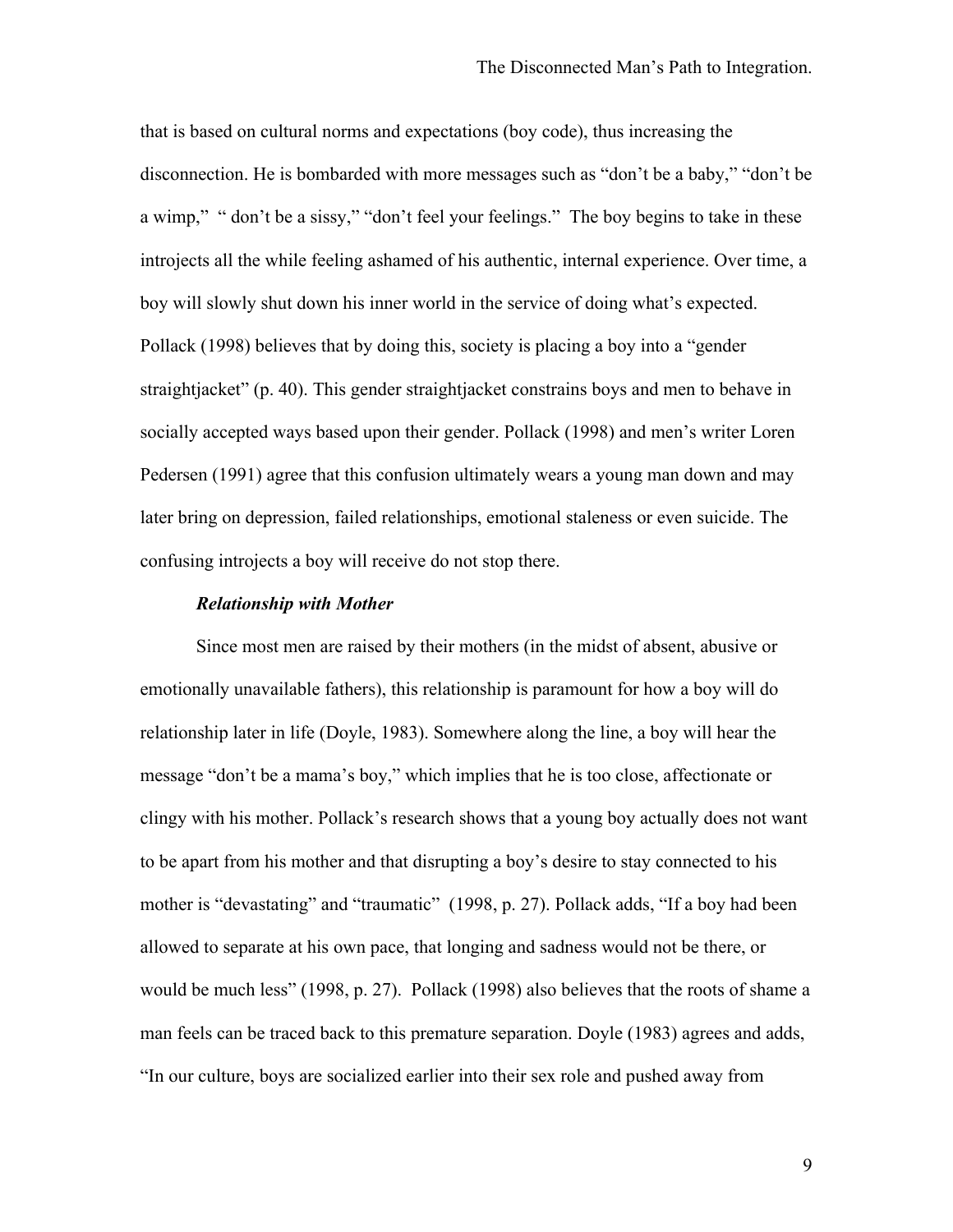parental dependencies earlier than girls are" (p. 95). Unfortunately a nurturing father is often not available when the boy separates from his mother, so boys will seek the guidance and support of their peer group (Doyle, 1983). A boy's relationship with his mother is often his only emotional connection. What about his father and how does this relationship impact a boy's disconnection?

## *Relationship with Father*

Whatever role his father plays will have a lasting impact on the boy. Most commonly, a boy's father is the person who turns away or shuts down the boy's emotions. If his father is around, he may make fun of his son if he is clinging to his mother. Fred R. Gustafson (1997), writing about father-son dynamics, believes that a young man will have a limited and warped sense of masculinity when the father-son relationship is unhealthy and the father is unavailable. Gustafson (1997) identifies this as having "terrible" consequences such as an ill-defined ego structure, a limited male identity, being controlled by women through guilt and feelings of inadequacy. Gustafson (1997) believes that the reason "there are so many angry men today…is not only because they have been discouraged from having or expressing feelings, but also because they have not felt a significant loving father presence in their lives" (p. 167).

## *Male Friendships and Homophobia*

How emotionally close are male-male friendships? As stated earlier, often the only emotional connection a boy has is with his mother. Men have learned relationships from single mothers, female partners, sisters and women who are stereotypically more capable of sharing emotions, feelings and relating in general. Yet if a boy is not allowed to be close with his mother or his father, what makes him want to be close with his male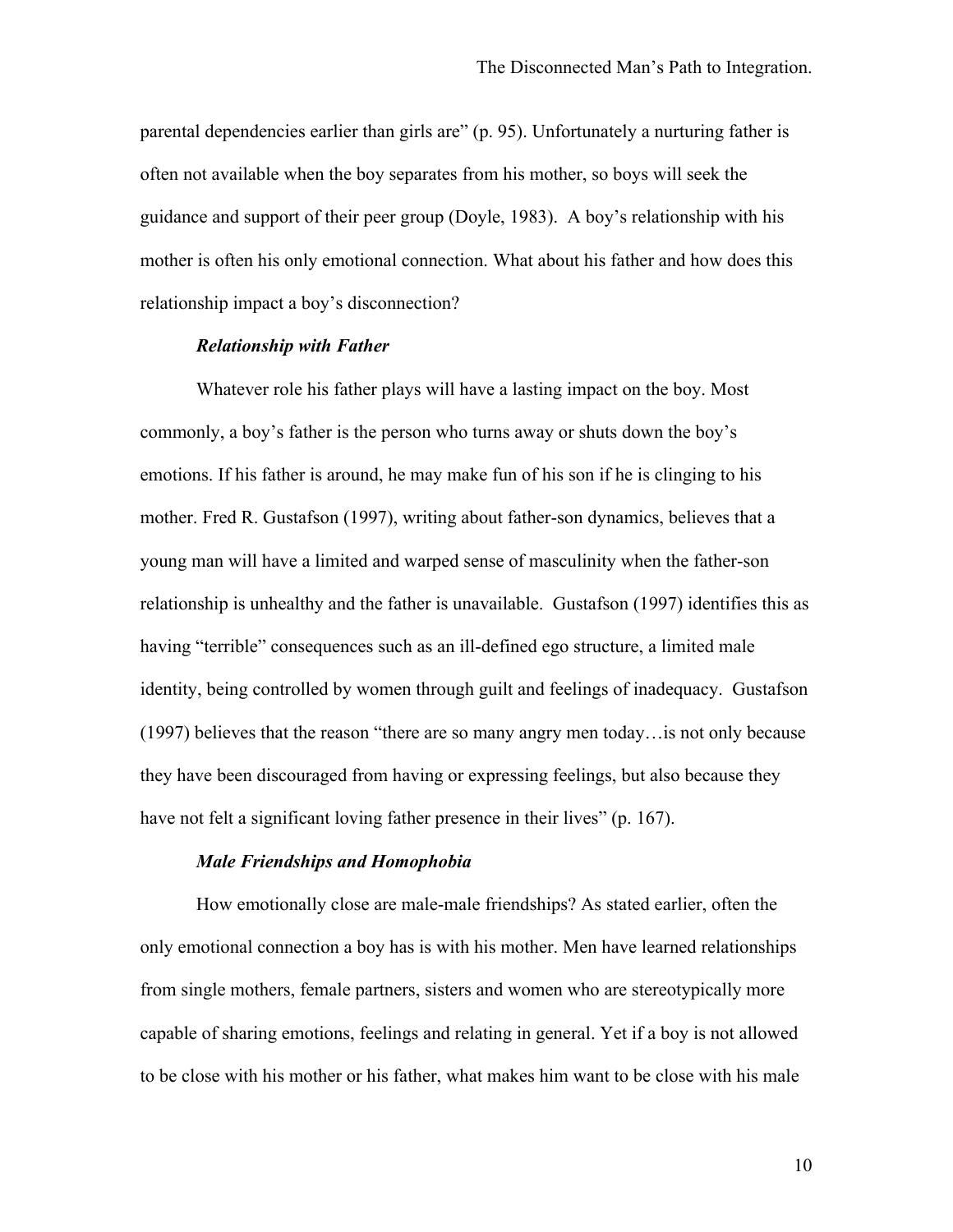friends? Doyle (1983) writes that boys are simply not allowed to publicly express most emotions for fear of being seen as or labeled weak, feminine, too vulnerable, or gay. Not only are boys *not* supposed to be close and express feelings with their mother or father, boys are given a clear message that they should not be too close with another boy (Doyle, 1983). According to Doyle (1983), two of a boy's biggest fears are being labeled feminine or gay. This is not just an experience boys have; it is pervasive in the adult male population as well. Later in life Doyle adds, "men cannot allow themselves to get too close, to form deep and intimate friendships with other men because they may have to deal with the gnawing fear of homosexuality" (p. 160). When they grow older, men fear that their male peers will judge them as unmanly. Doyle (1983) cites Gregory Lehne who views the fear of homophobia as "a device of social control directed specifically against men to maintain male behavior appropriate to the social situation" (p. 159). A consequence of this fear is that few men end up having close male friends (Doyle, 1983). Furthermore, few men end up having a close relationship to themselves.

#### *Toward Manhood*

As a boy grows toward other developmental tasks, more messages are delivered about how to be in the world all too often with the result of more disconnection. "The primary tasks of adolescence, according to all contemporary notions, are self-definition, identity formation, differentiation" (Raphael, 1998, p. 197).

More confusing introjects of the boy code include, "suck it up and be a man," or conversely from a world of feminine upbringing, "don't be like most men," and from a mother estranged from an absent or abusive husband, "don't be like your father." Pollack (1998) writes that, "Without being aware of doing so, society is judging the behavior of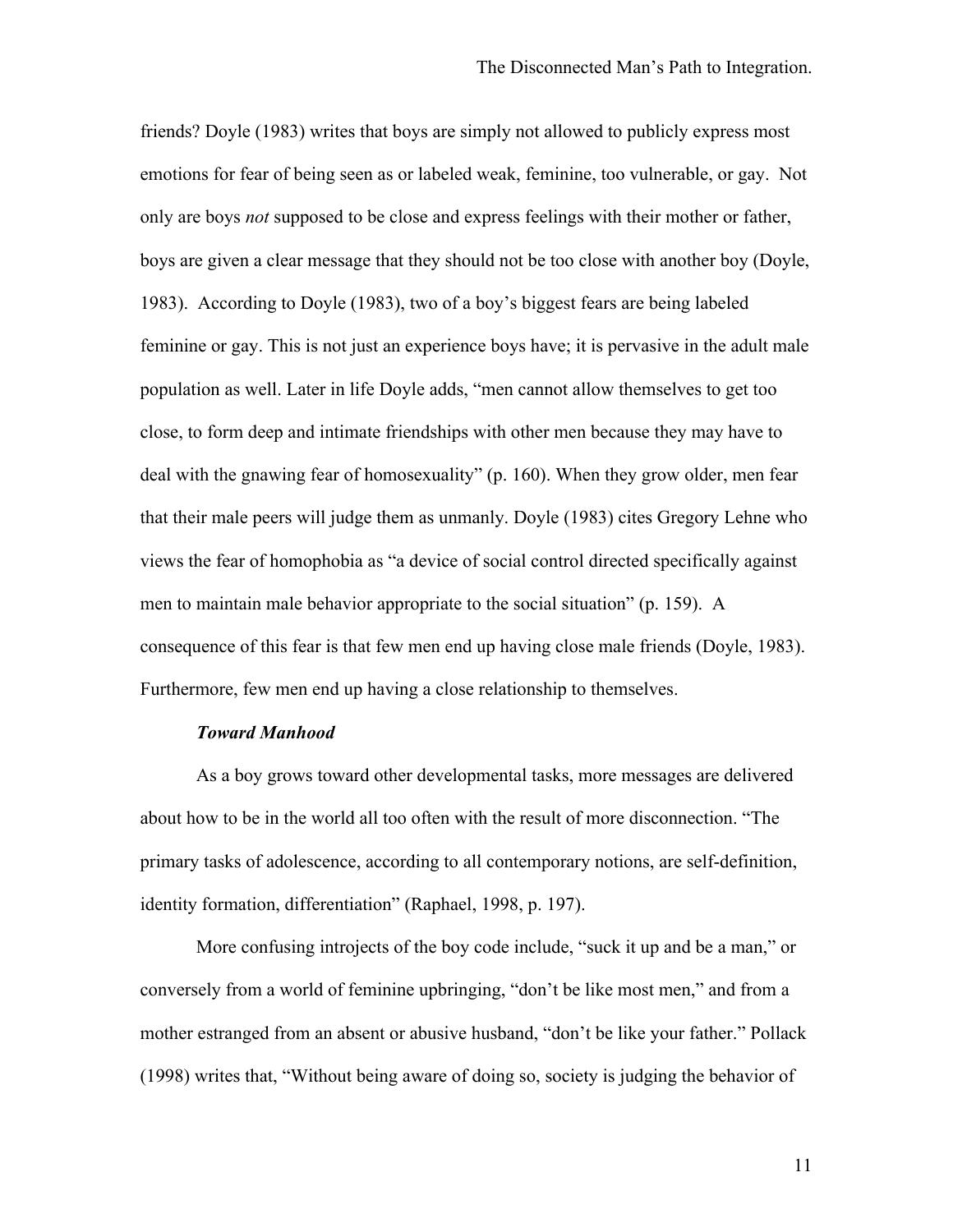boys against outmoded ideas about masculinity and about what it takes for a boy to become a man" (p. xxiv). Writer of the need for men's rites-of-passage in this culture, Ray Raphael (1988) adds, "Contemporary society seems to give us differing and conflicting definitions of what manhood is and how it might be achieved" (p. 22). Adult men will often continue to grapple with their emotions and feelings throughout life.

Rarely do other men support each other's vulnerabilities and feelings. What do men do? They continue to wear a mask that states "everything's fine" (Pollack, 1998). Pollack (1998) also maintains that teenage boys become experts at masking their true selves because they feel ashamed of their vulnerability. Similarly, Sam Keen (1991), best selling author of *Fire in the Belly*, believes that man avoids his own inner world and all its darkness, hiding behind many masks all in the name of being accepted and being okay in relationship to his outside world. He continues *hiding* because society expects a teenage boy to be "hardened," so he will put on a mask to become tough and *manly* [italics added] (Pollack, 1998). The hiding continues and so does the search for self as a teenager moves out of adolescence toward manhood. This is the most common time when a young man will unconsciously or consciously seek initiation toward manhood and attempt to find a sense of belonging.

## *The need for initiation into Manhood*

So, what is a man to do, carrying around so many conflicting messages and views of how to be? Now that a man has been shaped by his environment and experiences and his heart so often has been ignored, what is the outcome? Men's writer Marvin Allen (1995) paints an accurate picture here, "To avoid or to cope with these painful and embarrassing emotions, millions of men have turned to such manly solutions as excess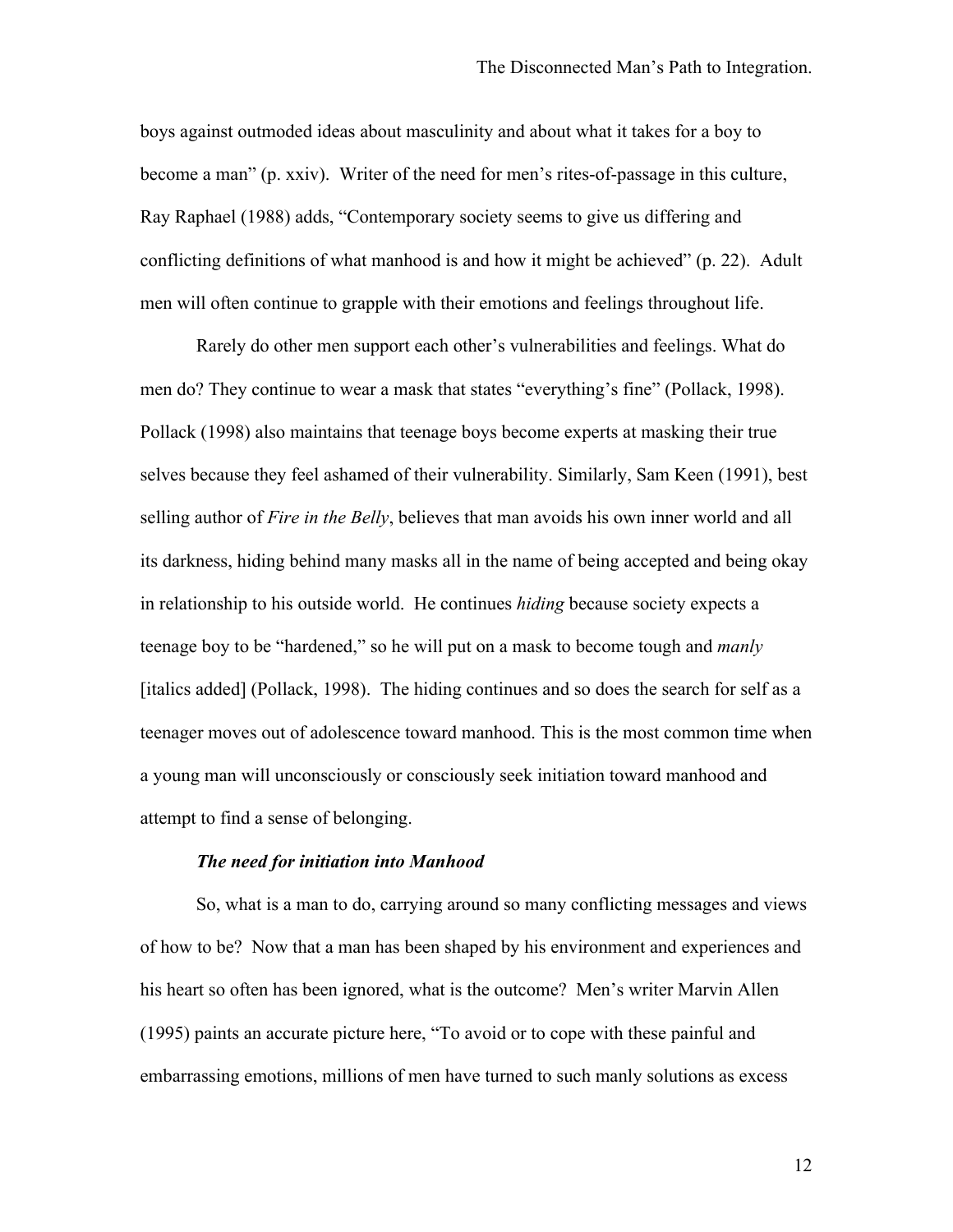work, alcohol, TV sports, food, sexual compulsions, and even aggression and violence" (p. 311). Men unconsciously yearn for some kind of transition or initiation as they stumble toward manhood. Outmoded ideas abound and as Raphael (1988) observes, many young men create their own challenges in attempts to grow up and be a man; they "join the army, compete in sports, get a job, graduate from college, climb mountains, pledge fraternities, screw girls, get drunk with the guys" (p. 23). These are not only attempts at becoming a man, but they are all done with an unconscious desire to belong, to be seen, to be accepted, to transition.

As an adult, if a man has deficits in his development and if he was informally initiated through immature means, he will react to the world from a younger place than he actually is; specifically he will react from the exact place of his developmental wound. For example, men's movement writers Robert Moore and Douglas Gillette (1990) write about *boy psychology* [italics added] which means that they are stuck in an "immature phase of development" and are behaving from the developmental place where they were wounded. Moore and Gillette (1990) go on, "[man] remains a boy—not because he wants to, but because no one has shown him the way to transform his boy energies into man energies." (p. 3). The man who feels ashamed is disconnected, or as Moore and Gillette hypothesize, he is a *fragmented* [italics added] boy leading a chaotic life as a man (1990). These two authors add, "No one has led him into direct and healing experiences of the inner world of the masculine potentials" (p. 3). Poet and mythopoetic men's movement writer Robert Bly agrees and calls these men "half adults" (p. 45, 1996). Bly (1996) believes men have not taken on the role of an adult male because elders have not initiated them into manhood. Male fraternities, where pledges are required to withstand hazing and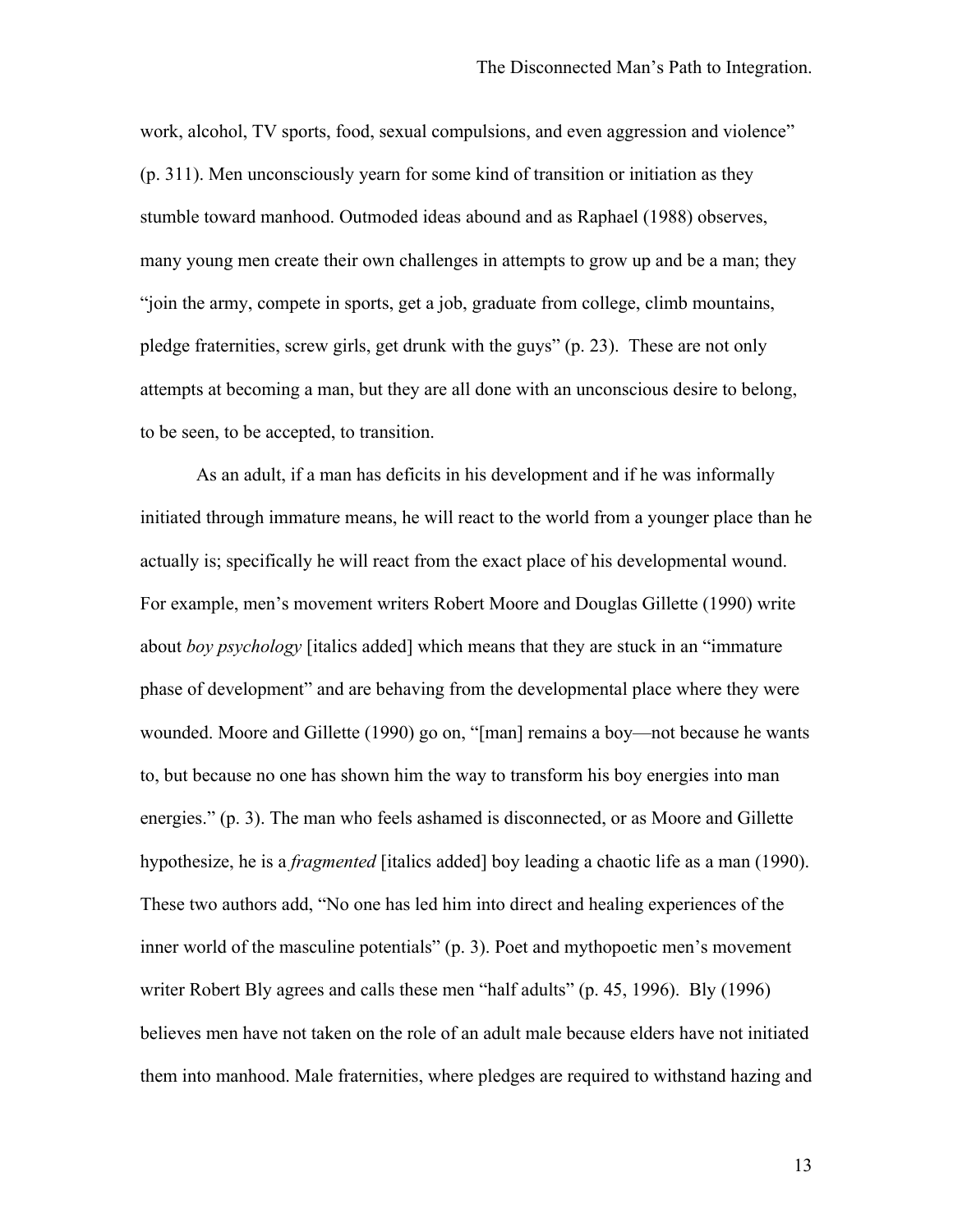intimidation as a symbol of masculine strength, are a good examples of immature initiation. Raphael (1988) sums it up here: "Fraternities, unlike primitive initiations, allow a youth to retain his childish ways while simultaneously laying claim to a more manly status" (p. 92).

# *Reconnection*

The years between adolescence and manhood are when a young man will unconsciously or consciously seek initiation toward manhood and find a sense of belonging. Herein lies an honorable opportunity for reconnection. Two specific ways men can help reconnect to their inner nature are psychotherapy and wilderness rites-ofpassage experiences. In order to heal, the bulk of the men's literature recommends that men enter meaningful rites-of-passage experiences facilitated by healthy, mature, elder men. These experiences can be very therapeutic for men and many other men may want to enter a one on one relationship with a therapist. Both are recommended here.

#### *Ritual & Initiation*

Through a wilderness rite-of-passage men are given the opportunity to not only prove themselves, but to receive a mature initiation experience and be witnessed and held by other men. For example, by being recognized, seen and supported by an elder male, men can often work toward healing wounds that conceivably were delivered by older men such as fathers. This can assist men in joining a community of men that support their vulnerabilities and it can help them overcome their homophobia by being in close contact with other men in an intimate way.

Some writers of the men's movement believe that the foundation of healing for a man is ritual (Moore & Gillette, 1990). Malidoma Some (1996) believes that "where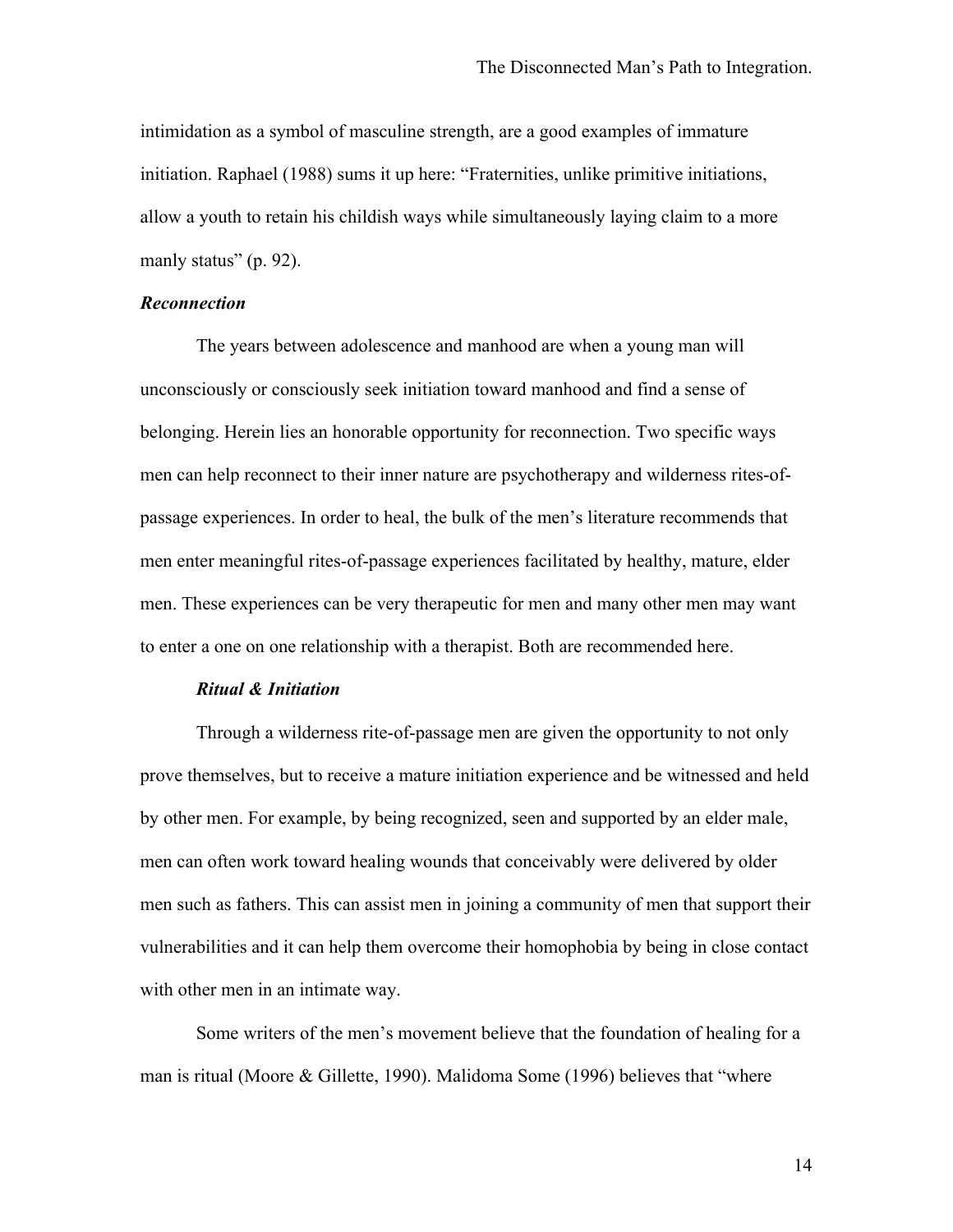ritual is absent, the young ones are restless or violent, there are no real elders, and the grown-ups are bewildered" (p. 18). Raphael (1988) adds, "At a time in history when male insecurity is rampant, formal rites of passage seem to offer dramatic definitions of manhood that are otherwise lacking" (p. 12). The beauty of ritual is that it connects a man to spirit and his community. It helps a man mark and acknowledge a time of transition in a formal way while being seen, supported and honored. Raphael (1988) maintains that without these initiatory experiences, "it is harder for a youth to be sure that he has actually changed from one state to another" (p. 15). Moore and Gillette (1990) believe men "seek initiation into adulthood, into adult responsibilities and duties toward ourselves and others, into adult joys and adult rights, and into adult spirituality" (p. 5). What is initiation exactly? It is designed to "dramatize and facilitate change" from "the weakness and vulnerability of childhood to the strength and self-confident of manhood" (Raphael, 1988, p. 12).

If a man is willing and ready for this kind of initiatory experience, perhaps he may embark on mythologist Joseph Campbell's (1949) Hero's Journey or rite-of-passage author Arnold van Gennep's (Raphael, 1988) death/rebirth rite-of-passage. Campbell's Hero's Journey is an initiation or rite-of-passage that men and women have participated in since the beginning of time (1949). This traditional rite-of-passage has three specific parts: severance, initiation, and the return. Similarly, Van Gennep's death and rebirth has three parts: separation, transition, and incorporation (Raphael, 1988). In the severance stage a person will leave their community or family and begin a journey, often alone. In some cultures, the person is kidnapped, kicked out of the tribe or he may leave the community voluntarily. Initiation is when a man will go through a ritual of some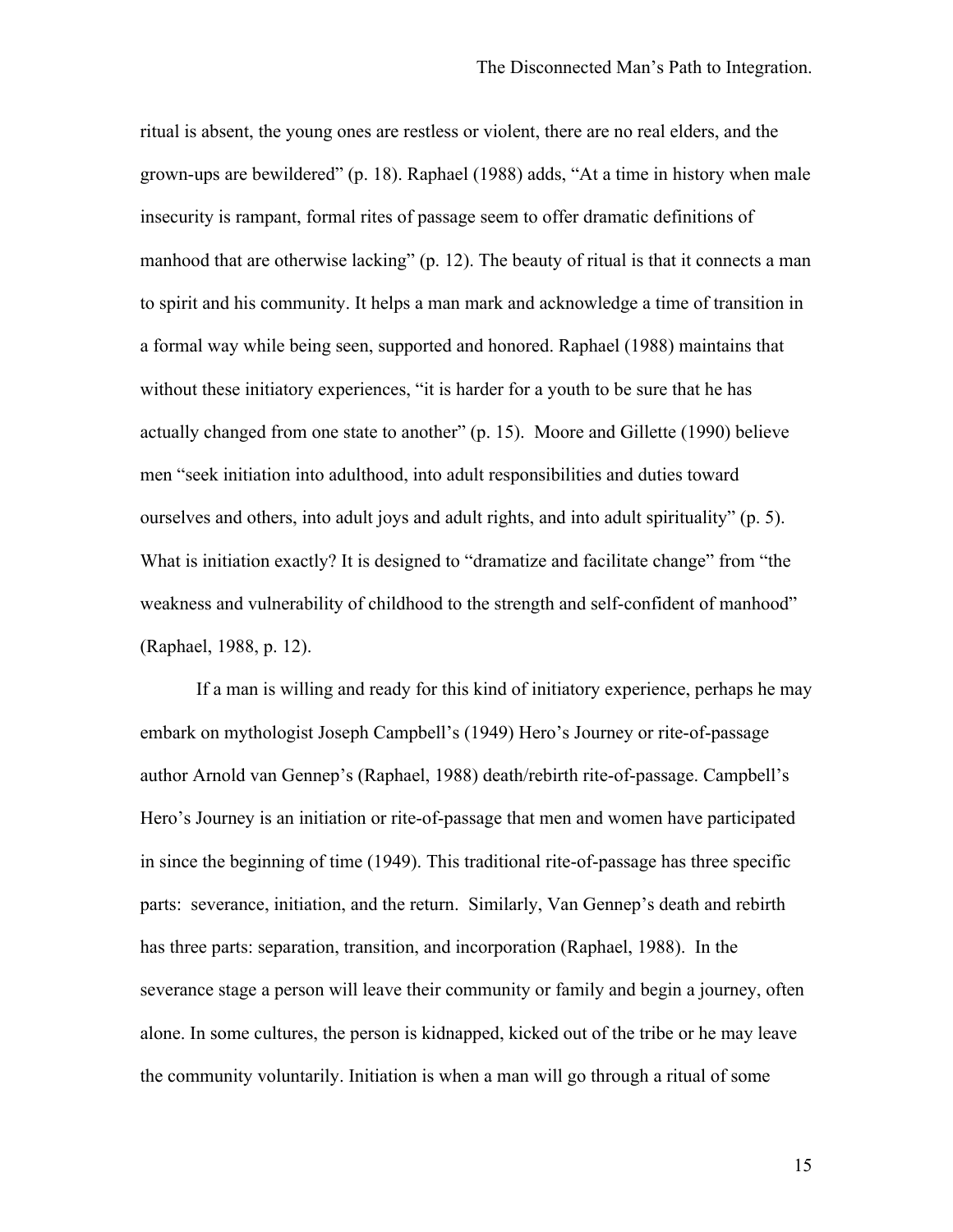kind, which may involve death and rebirth of some part of themselves and the initiate might be taught something by a teacher or spirit (Raphael, 1998). This part is often followed by a test or an "ordeal" the initiate has to go through to test the waters of his newfound self (Hollis, 1993). The return symbolizes the man coming back to his community, his people, as a new person with new insights. Perhaps the boy leaves a child and returns a man. Essential to the return is being witnessed and received by community and or elders.

Men actually need to be taught (initiated) how to be a man by mature, wise male elders. Raphael (1988) defines an elder as "older men who are the purveyors of wisdom" (p. 195). If men are not led toward manhood by elders, men will be simply be *half-adults* [italics added] and remain stuck in adolescence. Campbell (1949) suggests that by looking at the hero's journey in myths throughout time, a man can find elucidation that ultimately points back to himself; that within our souls, or unconscious, or the "realm that is within," lay the answers (p. 16). Campbell (1949) states that a man must surrender in despair and darkness in order to grow or be born anew.

For example, a man may hit *rock bottom* after years of drug use and failed relationships and find that in his emptiness something new is beginning, and he has nothing more to lose. His old self dies and a new man is born, a more honest, contactful man whose strength lay in his self-honesty and vulnerability. Perhaps this man surrendered to a *higher power*. Other men may choose some variation of spirit, God, or religion to assist them. Often in the process of ritual and initiation a man will seek and find spirit or connection to Other. Spiritual guidance and support can facilitate the transition toward manhood.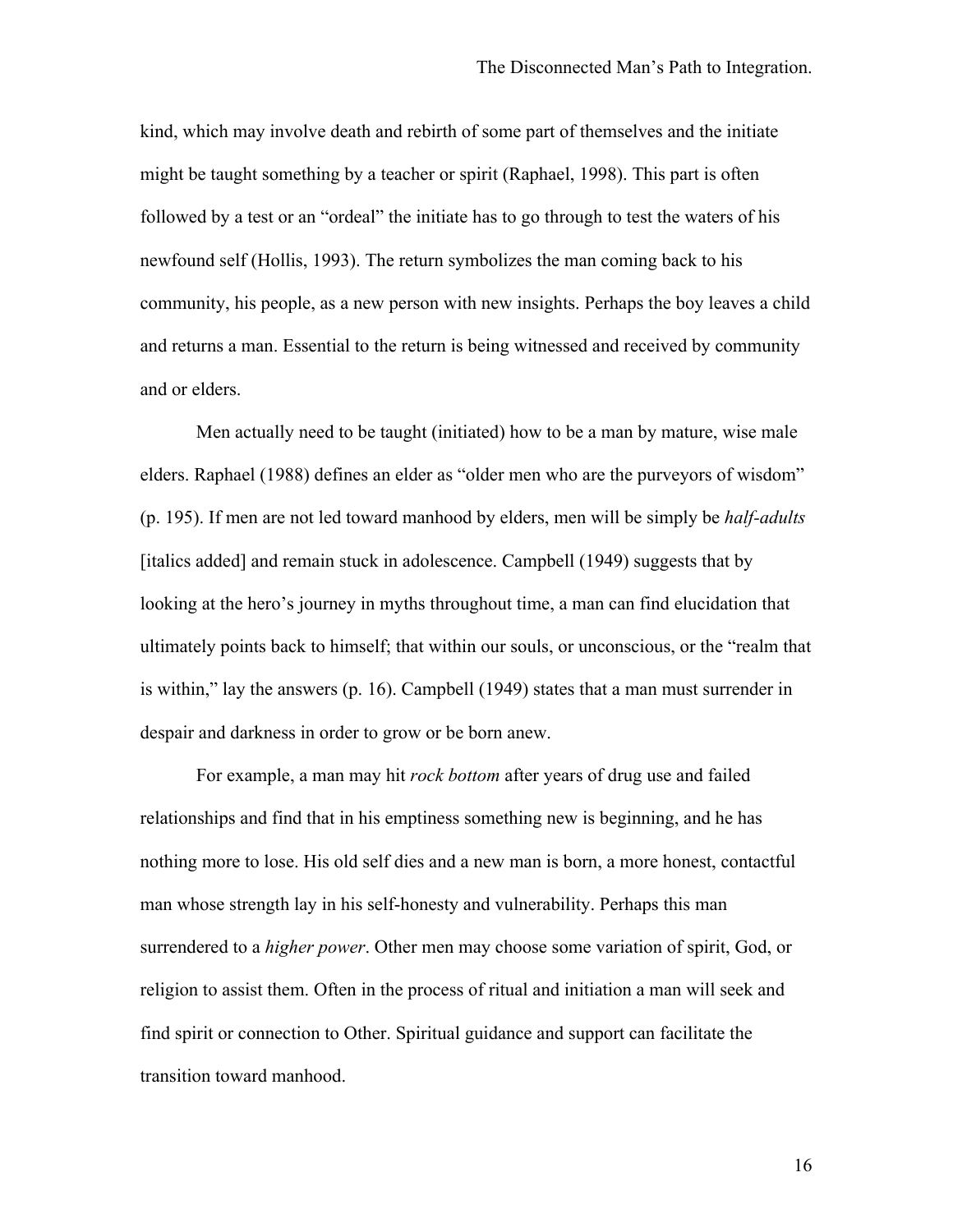# *Psychotherapy*

Another path for man to reconnect with himself is through psychotherapy. Psychotherapy is a process by which a man can enter into an intimate relationship and be seen and supported free from judgment or shame. This does not mean he won't feel shamed or judged; it means if the therapist has done his work, the man can be free to elaborate and explore himself in relationship and in a safe environment. He can receive feedback and mirroring about his behavior in the here and now.

Most men resist the notion of therapy because that implies there is a problem, and they don't want to admit to having problems. Because therapy is about emotions and relationship to self and other (more like being a woman), therapy is foreign territory for most men and something they often reject as unmanly. However, for the brave disconnected man, therapy is a rich avenue wherein he can talk freely and openly. When he actually commits to therapy, it can be a slow process for the disconnected man. James Hollis (1993) cites Robert Hopeke who believes "it takes a man about a year in therapy before he is able to internalize and be present to his actual feelings—a year to reach where women are usually able to begin" (p. 54).

By engaging in a relationship with a psychotherapist, a man can begin to work on his developmental deficits, childhood wounding and sort out the myriad of introjects embedded in his personal man code. There are all types and styles of therapy for a man to explore his disconnection. The therapeutic environment can provide the disconnected man the holding and support he needs to heal. Therapy alone might be a tough sell for most men that want to feel in control, adequate, strong and who fear feeling unmanly. Therefore, men might need a more subtle, albeit equally potent, therapeutic intervention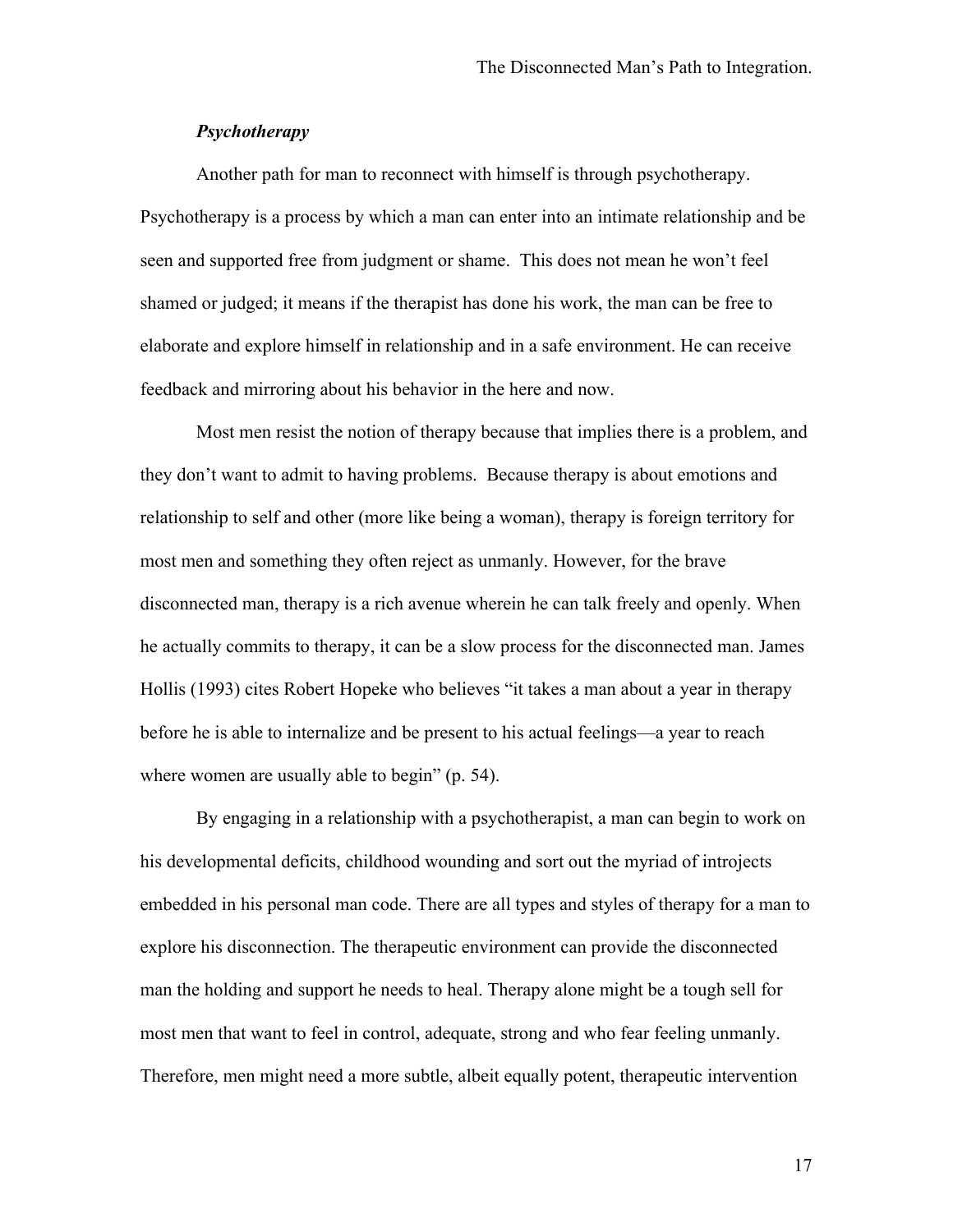such as a wilderness rite-of-passage, where group therapy process is integrated into the rite-of-passage.

#### **Theoretical Perspective of Healing for the Disconnected Man**

In my context of therapy, I hold a transpersonal psychological view that combines Eastern "fruitional" psychology, gestalt therapy, and wilderness rites-of-passage experiences. As a meditator, gestalt student, practicing therapist, and someone who owns a small business taking fraternity men on wilderness rites-of-passage trips, my view stems from my own direct experience and journey toward reconnection as a man.

# *Holding an Eastern Fruitional View*

*"If we are going to relate with the sun, we must also relate with the clouds that obscure the sun" (Chogyam Trungpa, p. 104).*

A fruitional-based psychotherapist will encourage the client to 'consciously participate' in the very experience they claim is hurting them. According to the fruitional therapist, a man will often have to compartmentalize or dissociate from his core fear or core wound that happened at an early developmental age. For example, a man may have learned to distrust his emotions because his parents shut these emotions down. The fear and belief becomes, "if I feel my emotions, I am bad and wrong." This fear is often unconscious and so significant that the disconnected man lives his life unaware that he is avoiding it. And, as soon as he protects himself from his worst fear, he wants a relationship with the part he cut off, which strengthens the struggle and disconnect (Bruce Tift, 2003).

The fruitional approach stems from Buddhist philosophy and is presented from a viewpoint of the awakened state or the enlightened state (Ray, 2005, live talk). The furitional therapist believes a person is completely perfect and pure as they are, that there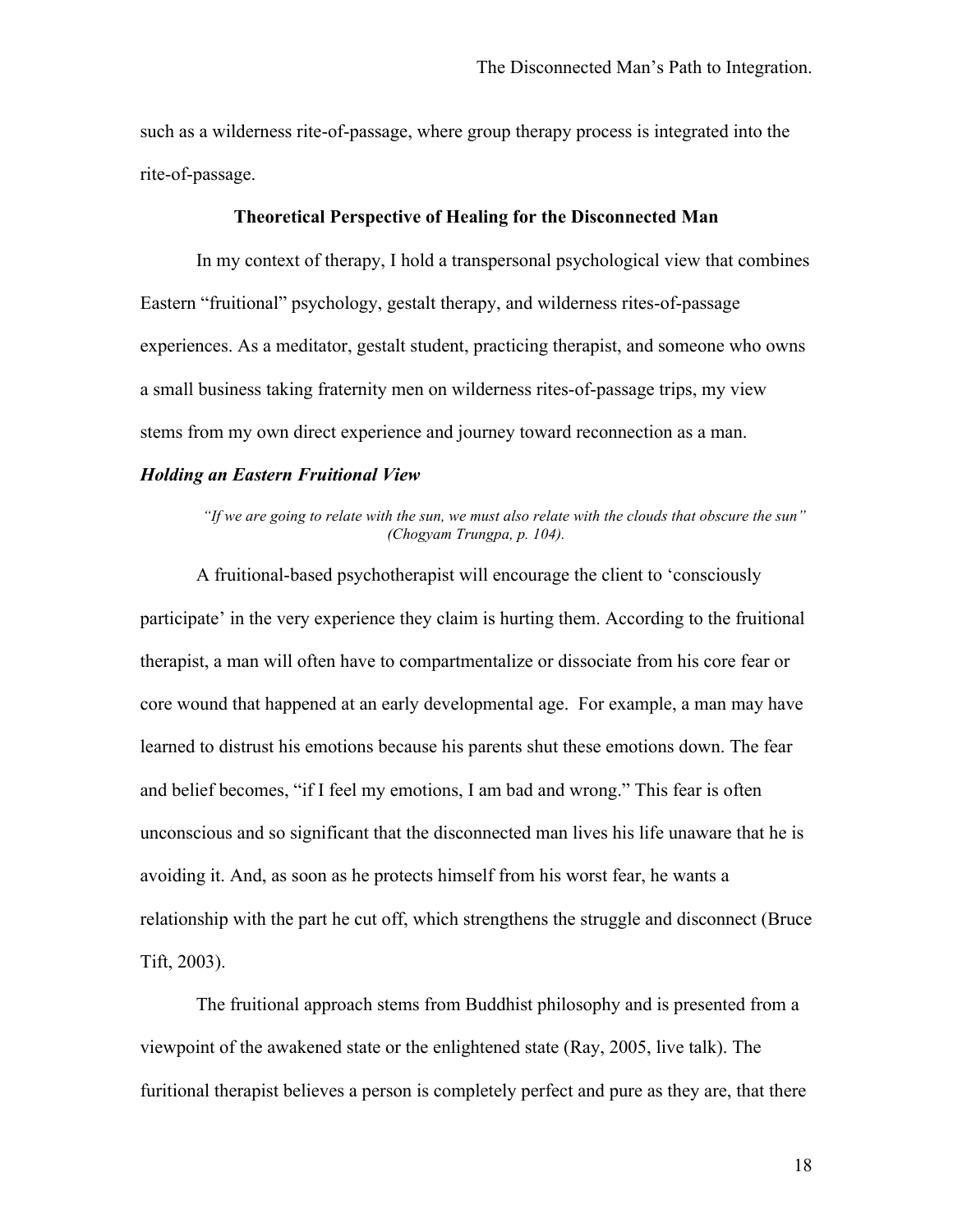is no problem, nothing to solve. In my work with men my intention is always to hold a view that men are whole, all the time, and that their fundamental nature is complete, which gives men *room* to be who they are. This notion of true nature is described here by the author of *The Power of Now*, Eckhart Tolle (1999),

Underneath your outer form, you are connected with something so vast, so immeasurable and sacred, that it cannot be conceived or spoken of—yet I am speaking of it now. I am speaking of it not to give you something to believe in but to show you how you can know it for yourself (p. 92).

If a client comes to me with their own perspective that they are *stuck* and I can hold the belief that they are more than their story, their struggle—that there is nothing to fix, perhaps I am helping them tolerate and accept themselves.

Additionally, my own practice of meditation allows me to be more present and aware of what is happening with a client, a group, or whatever therapeutic context I am in. The more I sit with my own suffering, the more I am able to sit with the suffering of others. Much like Buddhists use the sky as a metaphor for holding our thoughts in our level of awareness, the therapeutic office space or the wilderness become the container of holding all that is the individual.

A fruitional view is advantageous for the man who is on a mission to simply be *better*. These men may have developmental wounds and may want to improve their lives. They may want to work on themselves to be better lovers, bosses, workers, salesmen, or fathers. However, even when a man claims he is trying to be *better* or commits to some goal of improving himself, he has immediately disconnected from himself. This is a fundamental teaching in Buddhism regarding dualism, which is the split between his ego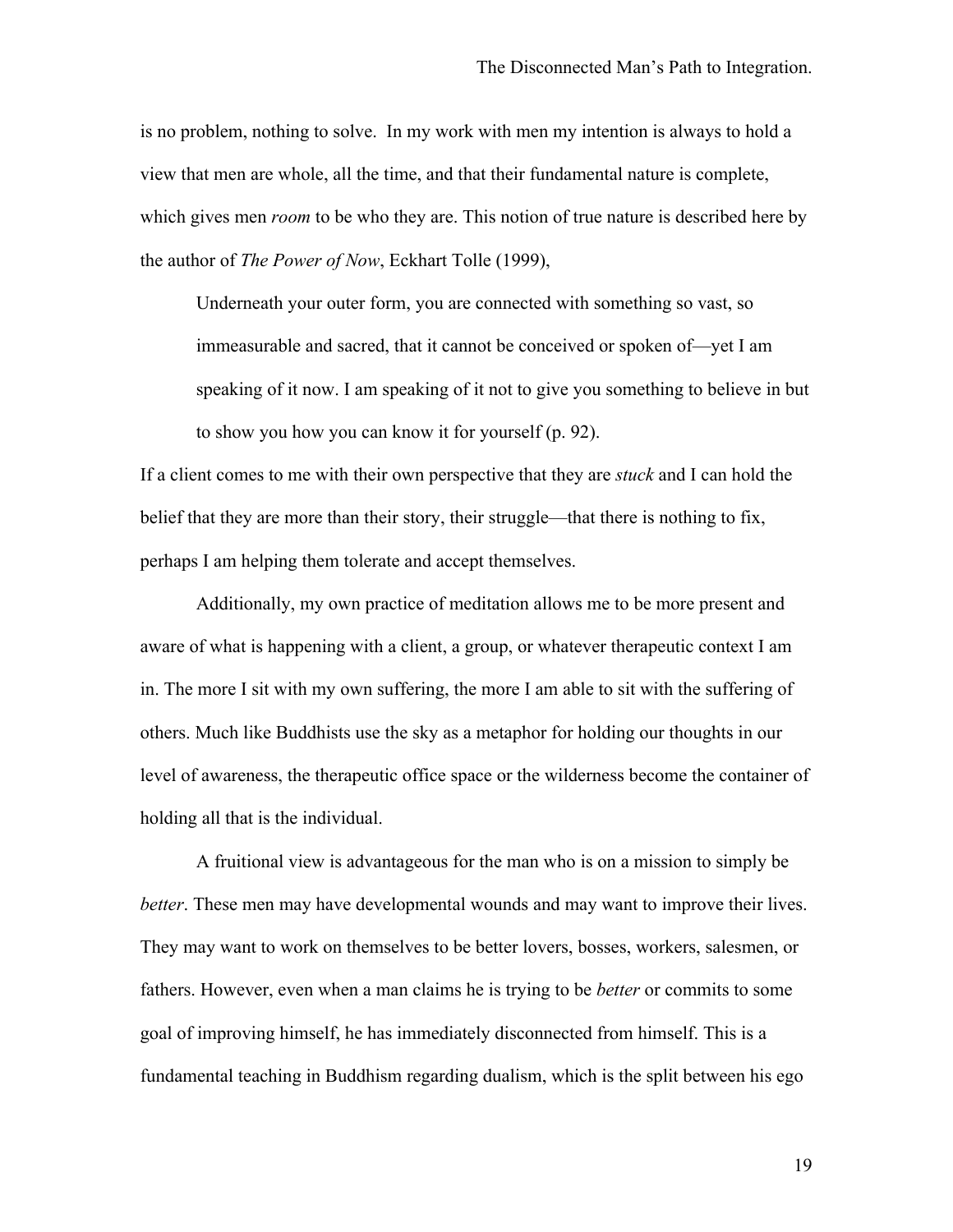and his inner nature (Trungpa, 1992; Ray, 2003; Chodron, 1991). Eckhart Tolle (1999) calls this the mind-body disconnect. The idea is as soon as we try to figure *it* out; we cut ourselves off from our inner nature. This continues the split and the chasm widens between true nature and ego.

Men in this culture are frequently conditioned to problem solve and fix things. When they approach themselves in this manner or relate to themselves as an object that they can fix, they will empower and reinforce a lifetime of struggle and disconnection. In other words, they objectify themselves rather than experience themselves. Within the fruitional view, men accept and embrace themselves fully, rather than fixing anything. So long as the disconnected man makes statements about being better or fixing, he will continue to move farther away from who he is. Tolle (1999) reminds us that our sense of who we are is a painting of the mind. Perhaps then, therapy becomes not fixing but instead becomes turning the light on. Tolle (1999) states that to become conscious of our whole being we need to reclaim it from the mind. Transformation does not take place externally by conjuring up in the mind a way to solve an issue. Instead, it is *through* the body where a man experiences the present moment and thus answers to his dilemmas (Tolle, 1999). Tolle (1999) and Ray (2003) claim that the truth is found within our body and nowhere else.

The fruitional therapy then, if man is willing, does not involve an annihilation of ego or this wounded part of self, but a "full acceptance" as Moore and Gillette suggest (p. 43, 1990). The Buddhist view speculates that most people want to move away from their suffering. Yet according to Buddhist scholar and teacher Ray (2003), to experience suffering directly is to experience the unborn awareness, the unborn nature. Through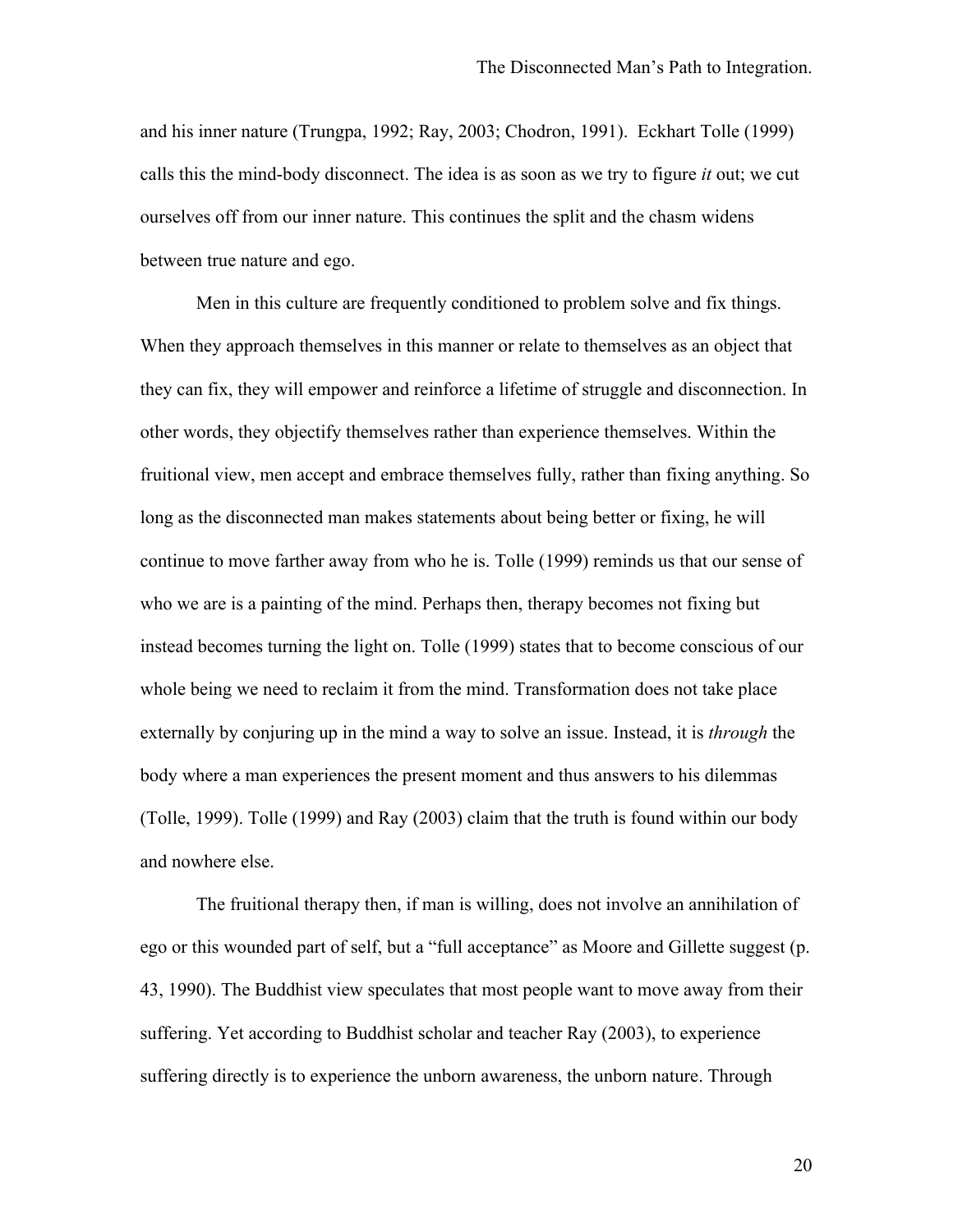direct experience of our own suffering we reconnect instead of fixing. Ray (2003) adds, "suffering is a profound teacher" (live track #5) and within suffering is the nature of freedom. If the disconnected man opens to and experiences his suffering, he will find that it is common, natural, part of being human. In other words, if men had the courage to experience themselves honestly in the moment, they may not only feel how much they are suffering and how forbidding and overwhelming it is, they will reconnect with themselves.

## *Gestalt Therapy*

Gestalt therapy is essentially a view, a way of life (not a technique), to help a person be fully who they are. It too is a means to reconnect and is not about fixing anything. It is "a system built upon intuitive understanding rather than theory" (Naranjo, p. 5). In *The Gestalt Approach & Eye Witness to Therapy*, Fritz Perls (1973), the founder of gestalt therapy, defines gestalt therapy as that "which considers the individual as a function of the organism/environment field, and which considers his behavior as reflecting his relatedness within that field" (p 25). He maintains that a person is always changing to adapt and survive. When a person cannot change and adapt within their environment neurosis will set in. When a person is stuck in their way of being, they become less and less able to meet their own needs (Perls, 1973). Gestalt therapy then aims to help the client identify their own blocks to change and grow.

The gestalt view holds that through experience and experiments, the therapist can help the client through their unfinished business and stuckness. An experiment may be having a person dialogue with a disowned part of themselves or it may be something as simple as having them breath into tension they might be experiencing. The gestalt view to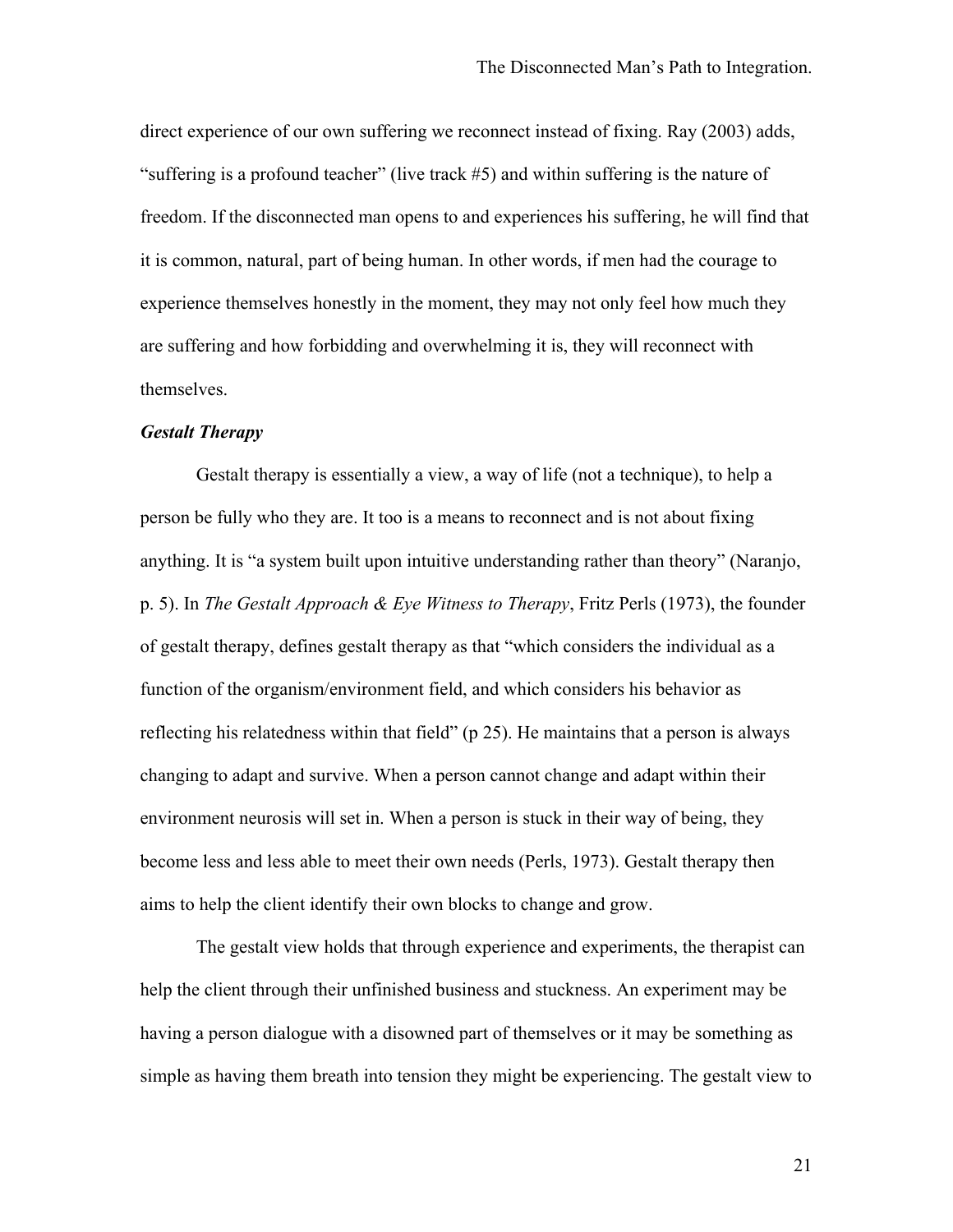therapy is about noticing how an individual is or is not in contact with himself in each moment. Contact is essentially presence to self in the moment. How a person does relationship in the here and now in each moment is most likely the way they do relationship in the world. If a person is not present, they are most likely breaking contact through one of many "contact boundary disturbances" (p. 16). According to Perls (1973), contact disturbances such as introjection occur when a person is unable or unwilling to meet their own needs. They may *break* contact and withdraw instead (Perls, 1973). Hence, there is a continuum between contact and withdraw. Contact disturbances are merely ways in which a person protects himself on a moment-to-moment basis and the therapist's job is to bring these processes of protection to the client's awareness.

Gestalt therapists believe there is "no such thing as resistance, only protection" (Freeman, 2003). In other words, instead of pathologizing a man's unwillingness to share something, gestalt therapists view this as the individual taking care of himself and protecting himself as a sign of health. Phrased differently, a man is doing the best he can to take care of himself in each moment. This is known as a concept called organismic self-regulation. The gestalt therapist trusts the client and believes harm cannot be caused to the client unless the therapist is out of contact with himself, or the therapist is not present. The job of the gestalt therapist is to disturb the homeostasis (or comfortable stuckness), which will heighten a person's anxiety just enough to help them bring awareness to how they keep themselves stuck or safe (Freeman, 2003).

Gestalt therapy is about working in the here and now. Gestaltists believe that a person brings their entire history, family, and all their relationships with them into each moment. So, it is not necessary to have those people present. The notion is that a person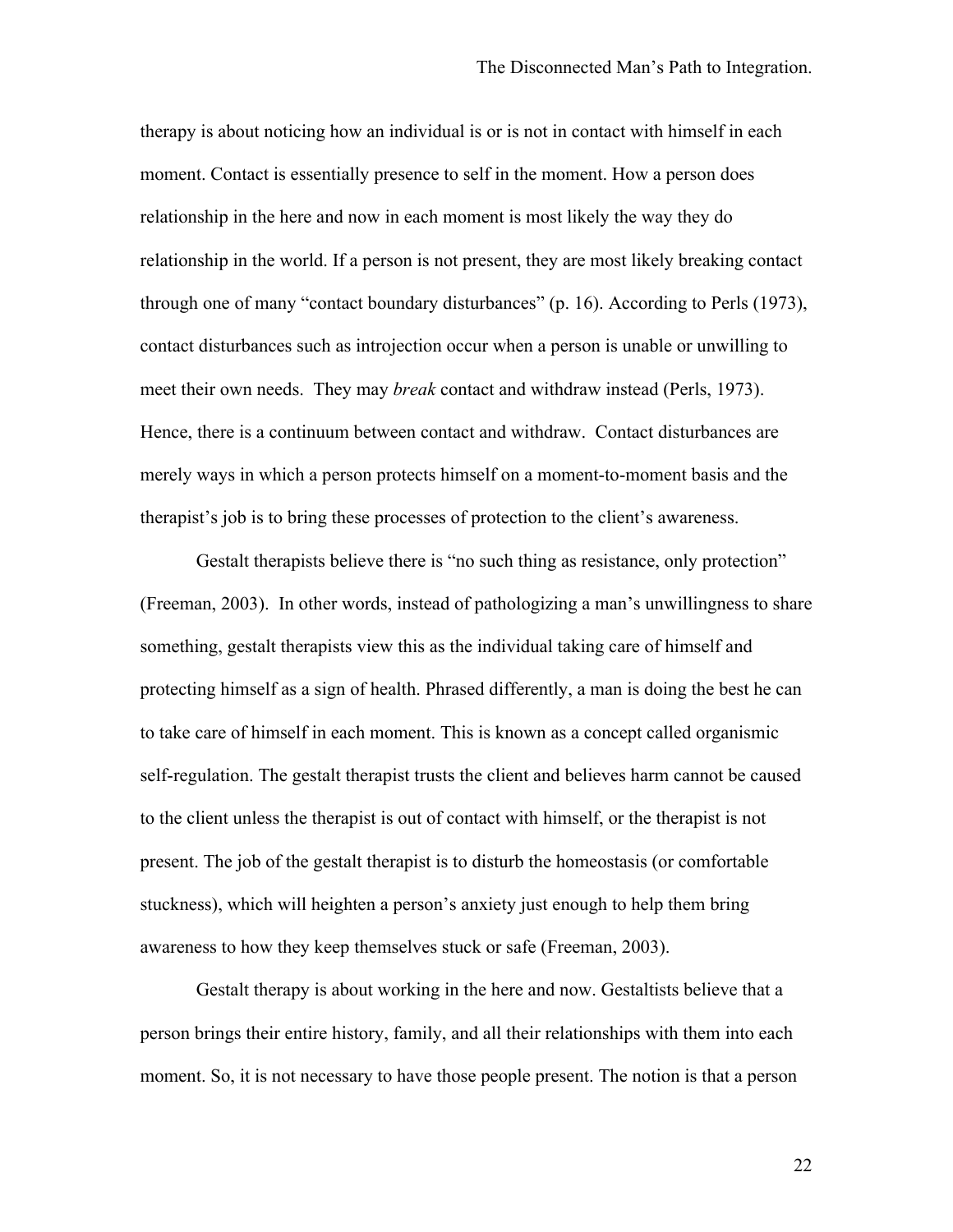will act out what has happened his or her whole life within the therapy relationship. For example, an introject of the disconnected man might be *I don't need anybody's help* or in the here and now of therapy, this could be mean*, I don't really need therapy nor do I need this therapist right now*. Of course this message comes from the past somewhere. It helps the man to defend against what might be another part of himself that really does need someone. It serves as a barrier to making contact with others in his present life. If he doesn't need anybody, no one can really get to know him and judge him, and therefore he stays safe in his own protected, isolated world.

Gestalt therapy focuses on more sensoric behavior. In other words, how we say something is just as important as what we say. Our *external-object-awareness* such as touching, hearing, seeing are vital to the therapeutic process (Stevens, 1975). For example, often when anger arises in a session, the therapist can bring awareness to what a man is doing to himself to express his anger. This man may be digging at himself, pulling his skin, biting his lip or displaying other non-verbal cues the therapist would then bring to his awareness.

I appreciate how Perls identifies the larger sociological problem that can affect an individual's needs. In this society men compete and strive for perfection and greatness. They do their best to control everything. Perls contends that within this framework, no therapy can be successful. The disconnected man has swallowed the introject of how he should exist in this society (adhering to the man code), all the while avoiding and repressing what, who and how he really is (Stevens, 1975). The therapist's job then, is to help the client identify these protectors and bring awareness to how he uses them to avoid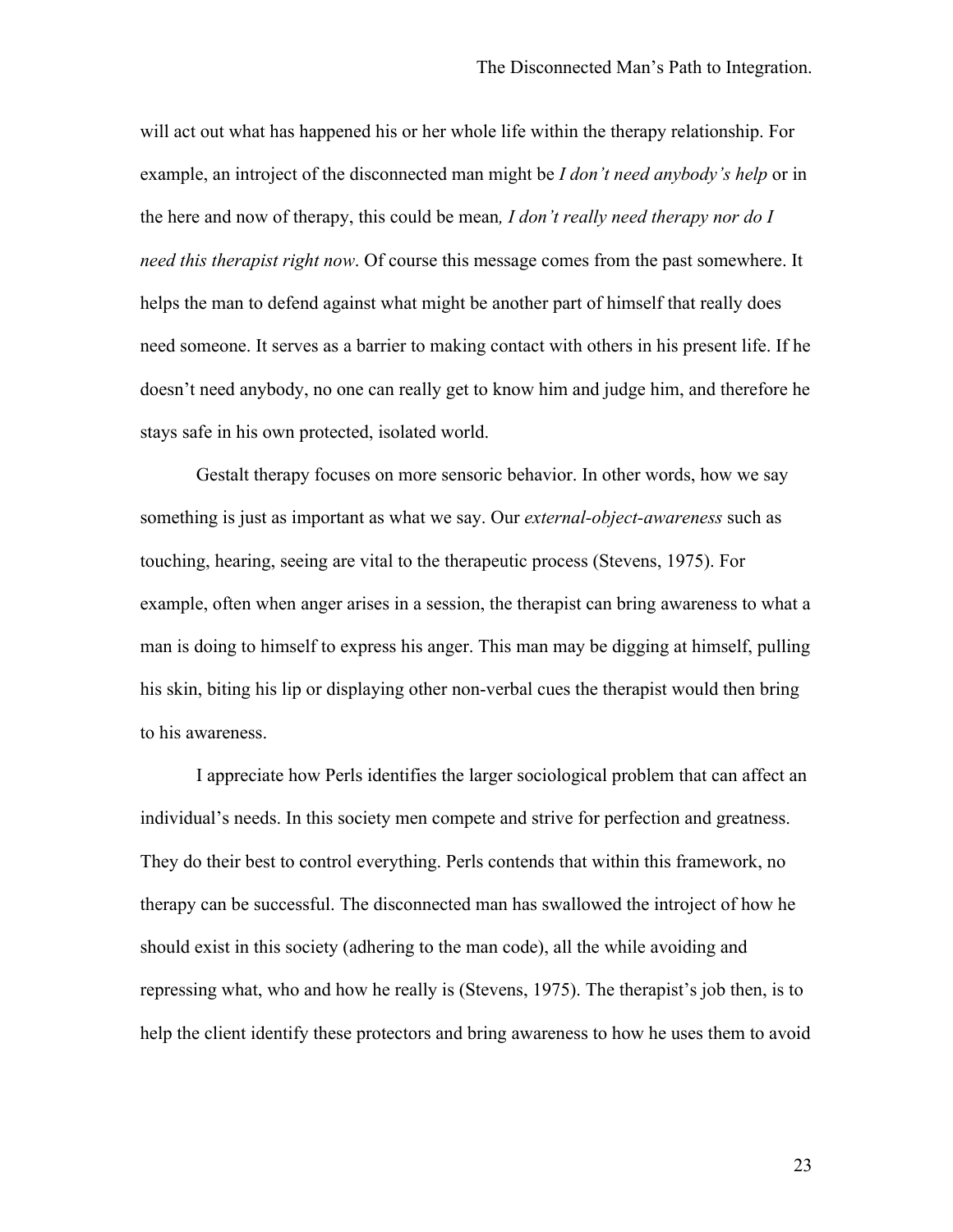making contact with himself and his world. This style of therapy is about reconnection; helping a man make a relationship to all of himself.

## *Ritual and rites-of-passage*

*Initiation, then, is equivalent to a revelation of the sacred, of death, of sexuality, and of the struggle for food. Only after having acquired these dimensions of human existence does one become truly a man." Mircea Eliade (Raphael, p. 192-93)*

In this culture, few rites-of-passage and initiatory experiences are available to help an adolescent male transition into adulthood and manhood. The grown man is no better off. In the ten years I have worked with adolescents I see few teachers guiding these young men toward adulthood, and specifically manhood. During this crucial time of identity formation, most teenagers are left to their own devices and they end up looking to each other for answers to their questions. What am I supposed to feel? What should I do? Who am I really? What is important to me? Who do I want to become? Since these adolescent men have few older men to guide and honor them and their transition into adulthood, these young teenagers flounder around attempting to be a man by immature, initiatory practices such as drugs, video games, proving themselves, extreme physical feats, acting out sexually, and engaging in risky, violent, or hurtful behaviors. More savvy teens will join something that on the outside looks like it answers their inner call: a college fraternity, the military, a gang, a commune, or some other "bandwagon," all of which often only support their disconnection by reinforcing the cultural messages of the boy code and man code. Still other young men, while remaining disconnected from their heart, do what they are *supposed to do* in mainstream middle class society: go to college, get a job, get married, and ultimately feel flat or empty.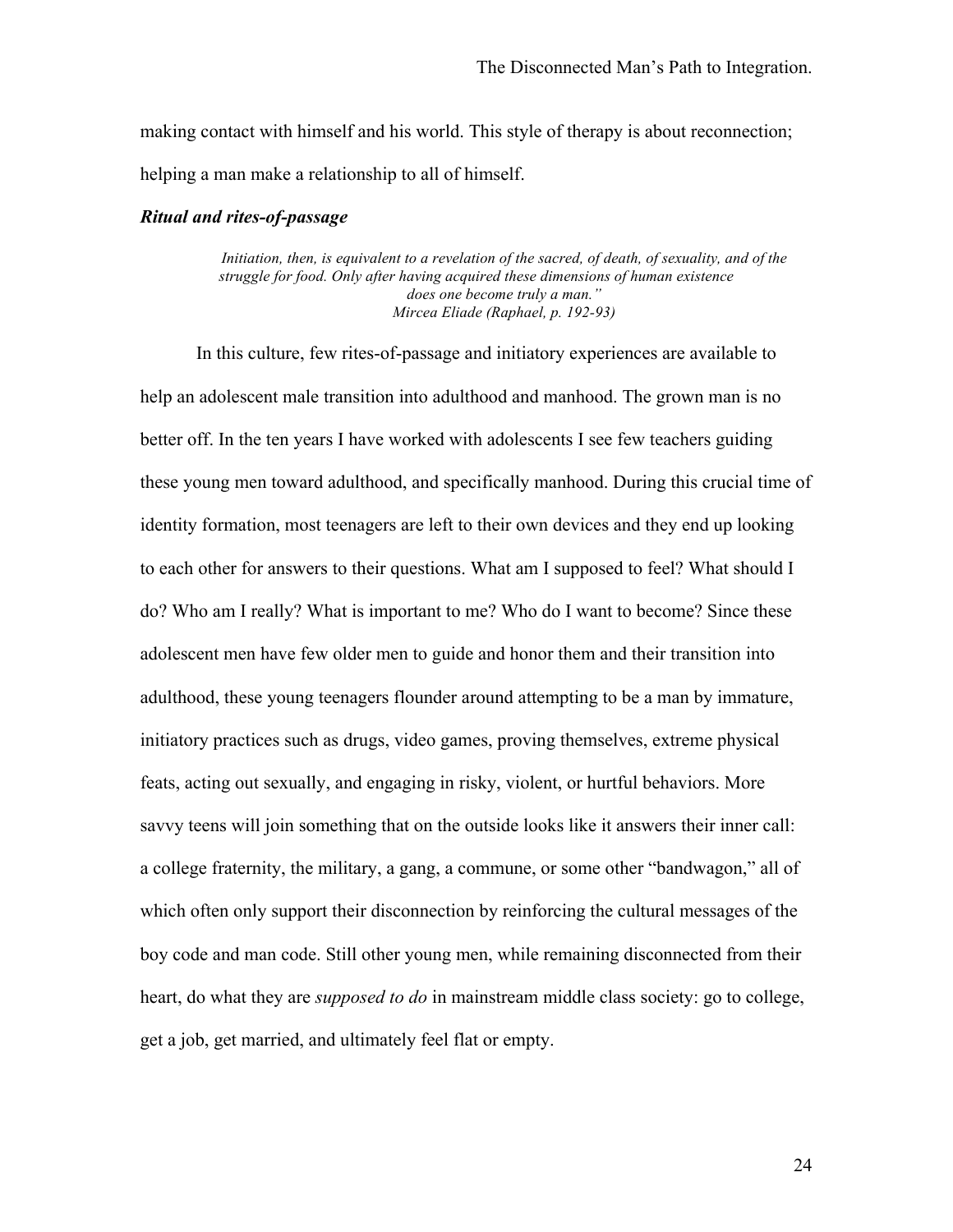A rite-of-passage is meant for a time of transition and usually marks something special or important such as puberty, graduation, obtaining a driver's license, becoming sexual, getting married, birth and death. These transition times can be incredibly meaningful, yet are all too often simply celebrated with alcohol or disregarded. To honor these events with more support, love, respect, and grieving, elders, healers and therapists can bring back the rite-of-passage to our culture. For men, and specifically teenage boys, it is an opportunity to acknowledge the transition to becoming men and becoming and being who they are in their hearts.

A wilderness rite-of-passage can be a traditional vision quest, or a vision fast wherein a man will spend four days and nights alone in the wilderness with no food. He may go out with the intention to mark something such as, "I mark that I am a man." He is instructed to listen to nature, listen to his heart and the call of his inner being. Upon return he can tell his story to others and be received as a man. Another example is to go on a meditation retreat. When a man sits with himself, be it in nature or during a retreat, long enough to hear the silence of his own being, to feel how scary it is, the opportunity for transformation is enormous. This is one way a man can begin to identify his own disconnectedness where he can begin to experience honestly what is happening for him in the moment and thereby reconnect to his deeper self.

Many men may participate in ritual experiences alone and without telling anyone. But a man cannot make this journey alone. He has been doing that his whole life. It is not enough for him to isolate and read books, working independently to heal. Many disconnected men spend their twenties saying "I'm lost, but I should know the answer, what's wrong with me? Nothing, I'm fine." With no one to formally guide him toward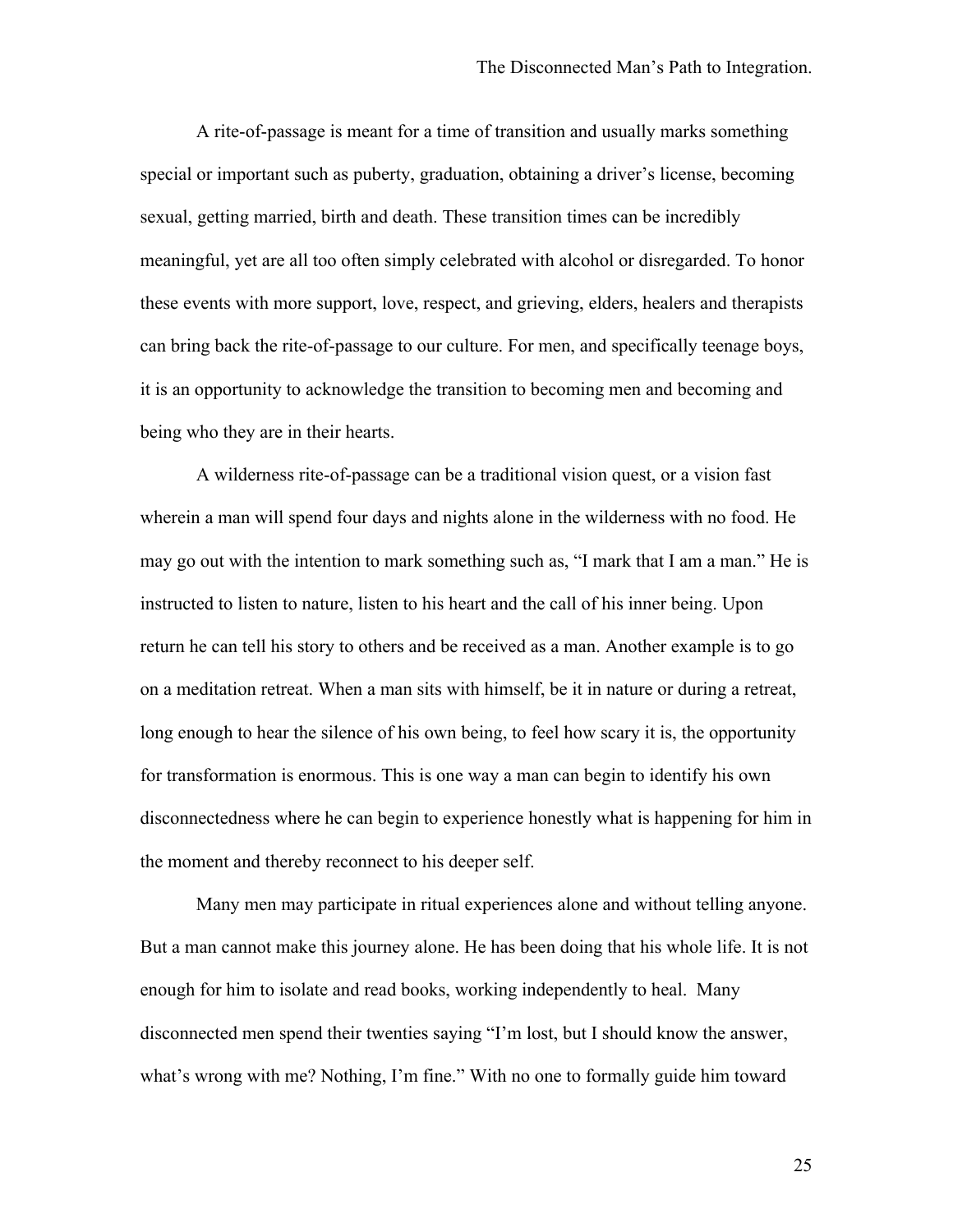manhood, he is left to his own devices and the cultural messages of what he should be doing and who he should be. How is a man supposed to know the answer when he has no guide? A man needs support through elders, teachers, male and female friends, intimate partners and a supportive community.

One of the reasons rites-of-passage experiences are so profound is the notion that the community is involved. During these experiences a man does not begin and end an initiatory experience alone. Group experiences provide a mirror wherein a man can see himself reflected in others and receive immediate feedback on how he is being. Ideally, a man has his people "holding space" for him while he is gone, praying for him and blessing him upon departure, receiving him upon return. Yet another rite may be to go on a meditation retreat wherein a man simply sits with himself in community.

#### **Clinical Application**

*You cannot teach a man anything. You can only help him discover it within himself. --Galileo*

In the Encarta dictionary (2004), Fraternity means "a social society for men who are students at a college or university, with a name consisting of individually pronounced Greek letters. A group of people with something in common, for example, being in the same job or sharing the same pastime" (Section "e"). Most traditional college fraternities are around 170 years old and were originally secret literary societies. Eventually they became social institutions founded upon lofty values and ideals to promote good citizenship and academic excellence. The North American Interfraternity Conference reports that in 2005 there are 64 male fraternities and fraternal groups with over 400,000 student members.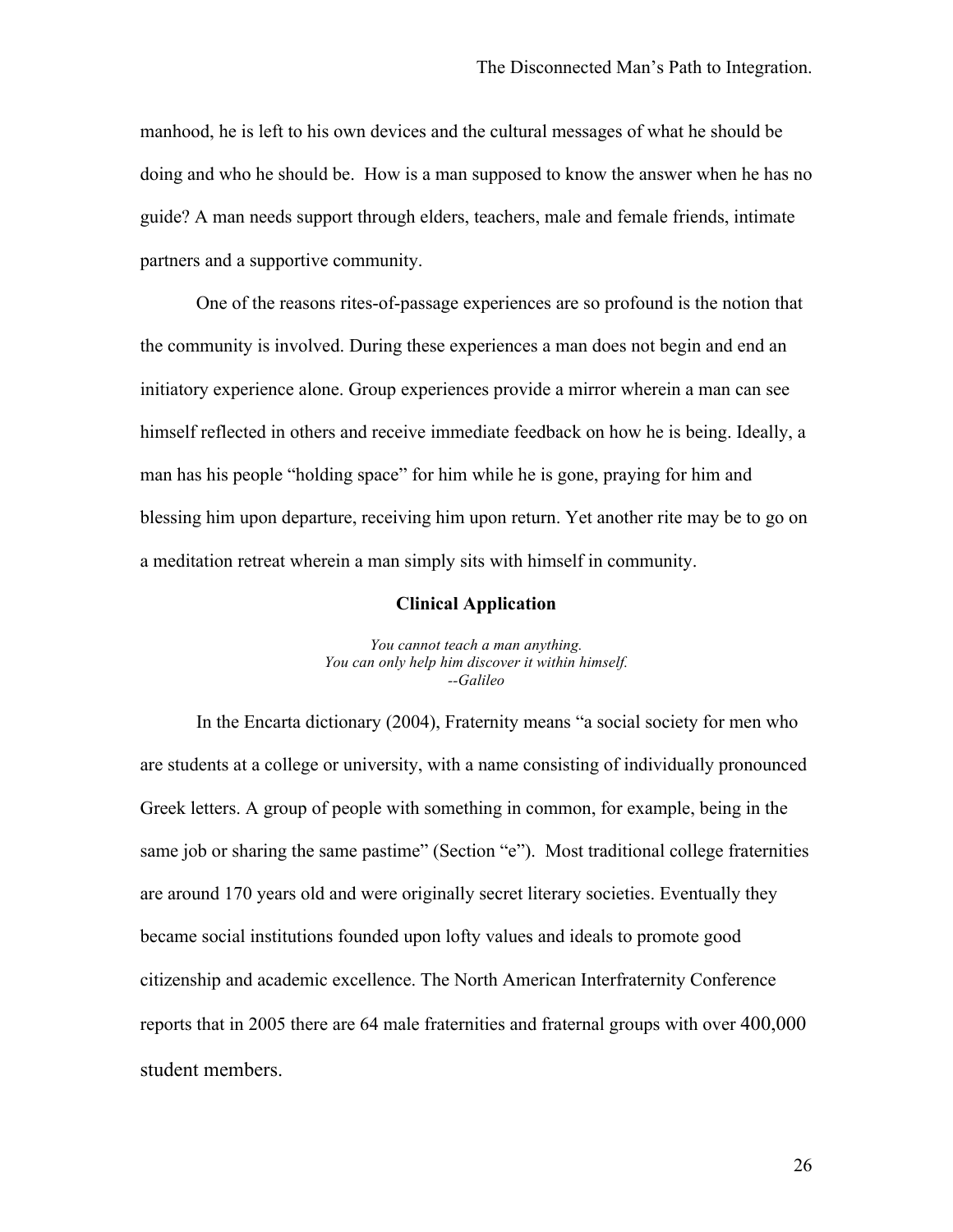Today, the state of the male fraternity is ever changing. Colleges and universities across North America are continually working with fraternity undergraduates and alumni to help members live by fraternity values. These groups consider their values essential to the fraternity man's moral compass. In the last decade, fraternities have been attempting to eradicate stereotypical inappropriate behavior often displayed in the media and redirect fraternity life back to the founding values and principles. Fraternities must change if they want to stay connected to their host institutions. This is where I decided to get involved. Since I had been leading wilderness trips for years, I proposed taking fraternity men on wilderness trips to help with this re-focusing process. The original intention was to design a trip that would help these men learn about themselves, their leadership abilities, and educate the men on the core values, principles and obligations of the fraternity.

I did this work for three summers before my boredom informed me that something was missing. I was benefiting tremendously from my own personal work through therapy, meditation and solo wilderness trips and realized these men needed more. Was I doing all I could to help these fraternity men be vulnerable and real? Was I doing all I could to assist these men in opening the door to their hearts? I became inspired to make the trips more heartfelt and meaningful: less external adventure, more internal adventure. With the help of a friend and colleague Dan, I added the rite-of-passage element, and these trips became a part of my theoretical perspective. Dan has done intense rites-of-passage training and is completing his masters in Wilderness Therapy. This is what unfolded.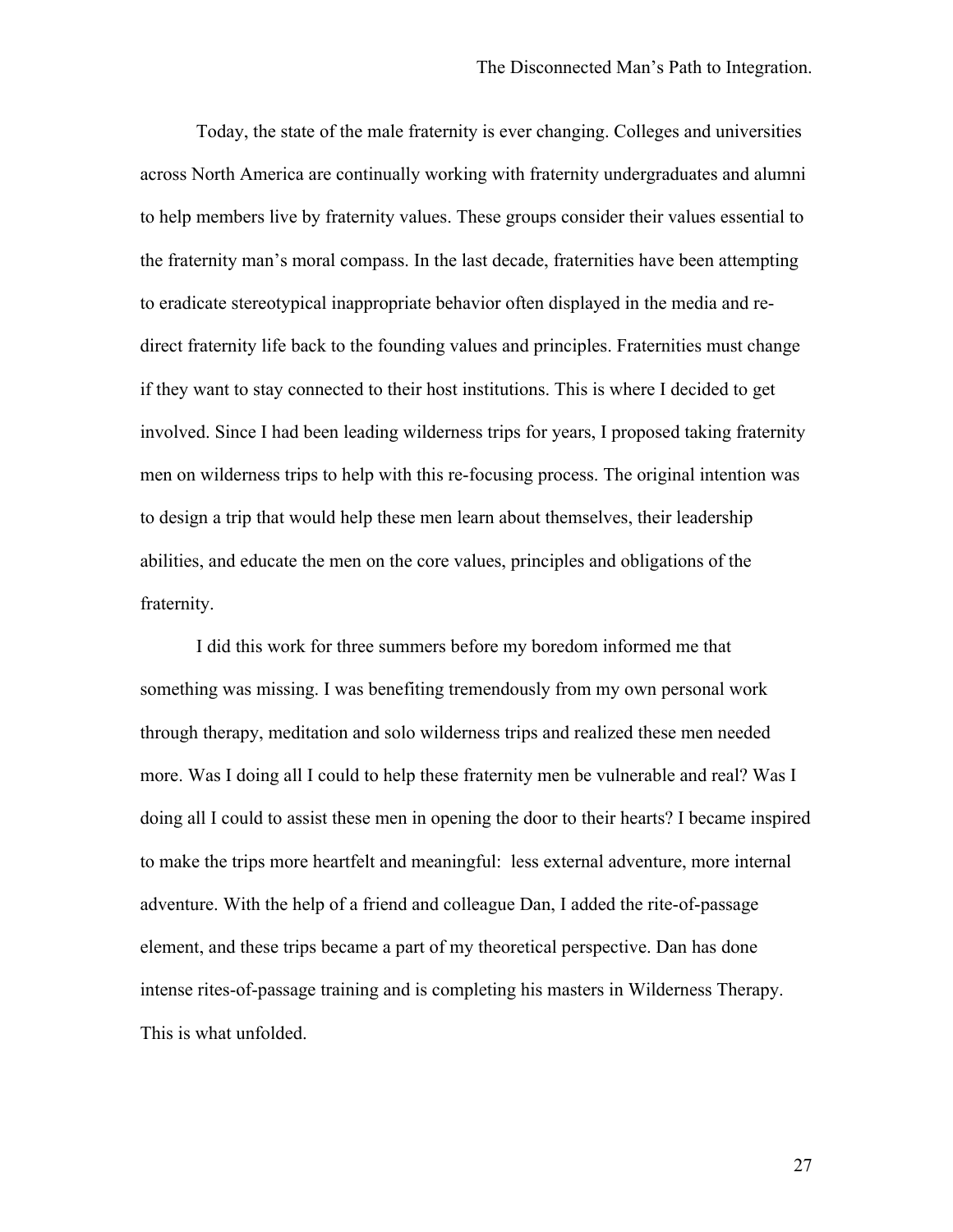In the summer of 2004, we led 4 different 7-day wilderness trips, working with 45 fraternity men total. Each trip had 11 men, one had twelve. All of the men were between the ages of 18 and twenty-eight. Most of the men were Caucasian; few were Asian, East Indian, and Hispanic. I chose this setting to work with men keeping four aspects in mind: 1) an opportunity to work in the wilderness 2) to strengthen my group work and gestalt therapy skills 3) an opportunity to facilitate a rite-of-passage experience for men, and lastly 4) to work with and get closer to my friend Dan.

The structure of the trips was based on Joseph Campbell's Hero's Journey (1949). We divided the trip into three parts: severance, initiation and the return. This journey involved the larger picture of the men coming on this 7-day trip: leaving home (severance), initiation (the trip itself), and going home (the return). We also applied this framework to an aspect of the trip itself: leaving the community to go on the solo-fast (severance), the solo-fast (initiation), and coming back to their small group and telling their story (the return). Introducing the severance happened on the first night when the men arrived having traveled from all over the country. We introduced Campbell's vision and acknowledged men had left behind their families and loved ones for this trip.

During the introduction circle we asked the men two questions: When was the last time you spoke from your heart? When was the last time you allowed yourself to cry? We asked them this to invite their vulnerability. Each man answered in a genuine way, many connected to their heart and experience in the here and now and we helped point this out by saying, "Notice how you are feeling right now as you share this with this group of strangers." The questions were an invitation, to be real, to be alive, vulnerable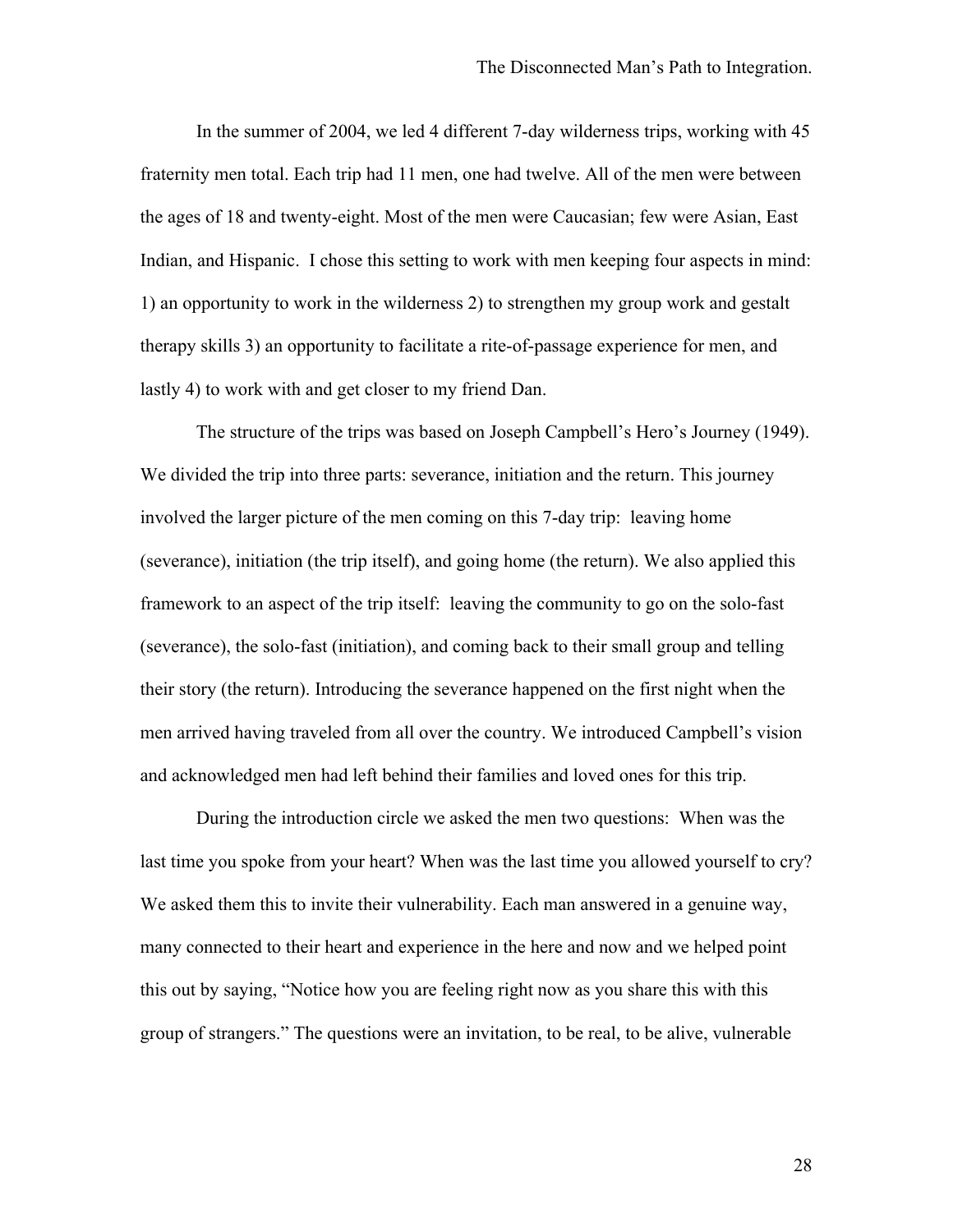and to be seen by their new family, new peers that they had known for hours or some of them a few minutes.

The next aspect of the trip was to work toward the initiation, which we called the solo-fast. The solo-fast involved setting an "intention," spending a night alone in the wilderness for 24 hours, and fasting for 36 hours. The solo-fast was optional. The days progressed with men bonding with one another and working toward setting their intention for the solo fast experience. Helping the men clarify their intentions, Dan and I worked with them on identifying what was true for them in their life at present. We had two councils (groups) around this each lasting 2-4 hours. Many of the men were unclear and had never put deep thought into this type of process; they had certainly not expressed themselves from their hearts in this way. The men came up with very moving intentions. Each intention began with the phrase: "My intention is to" and some of their statements were, "find out what true love means to me," "find out who I am as a man," " seek the energy that will help me open my heart to the people I care about," "find inner peace and happiness with myself," "evaluate the selfishness in my motives," "love and respect myself completely for who I am," and "mark that I am a man of faith" (group journal from these trips, 2004). In working through this process, many of the men hit some very vulnerable spots in their process as they touched into their heart for the first time in a long time. Men spoke of their families, their relationships to their fathers, brothers, mothers. Men dropped into their feelings, many for the first time.

Upon leaving for the solo-fast, Dan and I, with the help of the men, created a 12 foot diameter compass on the ground symbolizing the four directions. The compass symbolized a portal beyond which they would be initiated. This was the boundary of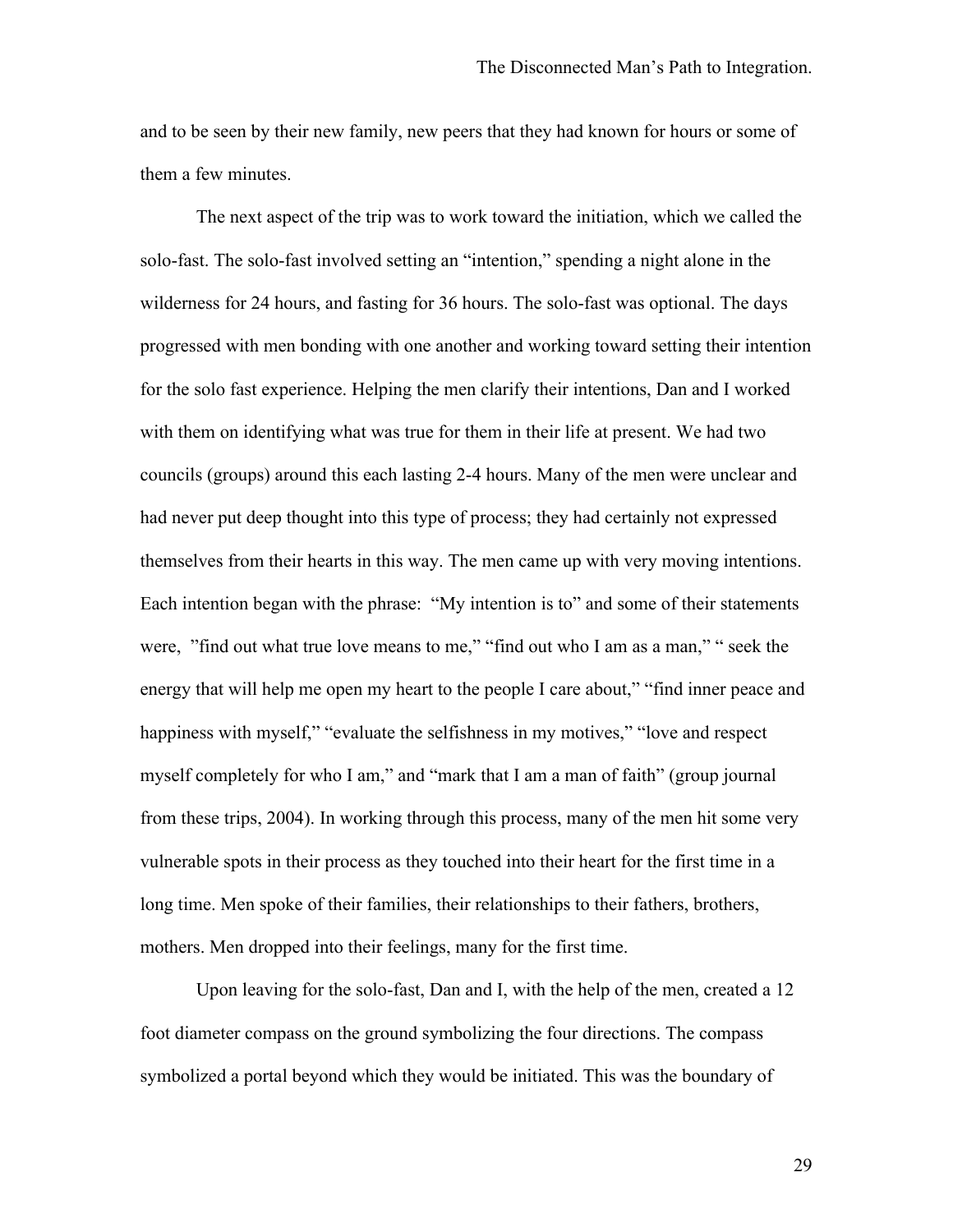severance and the return, a portal to initiation. Once the men would leave the circle, they would be invisible to the community until their return the next day. While they were gone, Dan and I would hold the men and their intentions in our hearts. We prayed for them and asked the spirits watch over them. We did this by smudging the men with sage prior to them leaving. Sage represents a cleansing and the smoke offerings to whatever spirits were called to join us.

Upon the return the men ate and were invited to hold some of their experience until the elder council where they each had ten minutes to share their story and answer questions of the elders. The elders in this case were Dan and me. For many men, this was the most powerful aspect of the trip. The young man would sit before the elders, and the group would sit in a semi-circle behind each person telling his story. Many men grew very emotional having identified how they are, were or have been disconnected from themselves. Many men spoke of not wanting to be like their fathers, yet knowing no other way. After telling his story, each man would be adorned with a necklace by the elders. The necklace honored his rite-of-passage. It had four colors representing the stages a man goes through in his life, or it could reflect the stages of nature that each of us goes through on a moment to moment basis: Red for childhood innocence, black for adolescence, white for the adult responsibility, and yellow for spiritual and higher understandings.

# *Case example: Brian*

Brian was a 19 year old man from Pennsylvania. He came on the trip to learn about himself and have fun. On day two of the trip, when the men were working on their solo-fast intentions, Brian began to cry. I asked Brian to stay with himself and "let the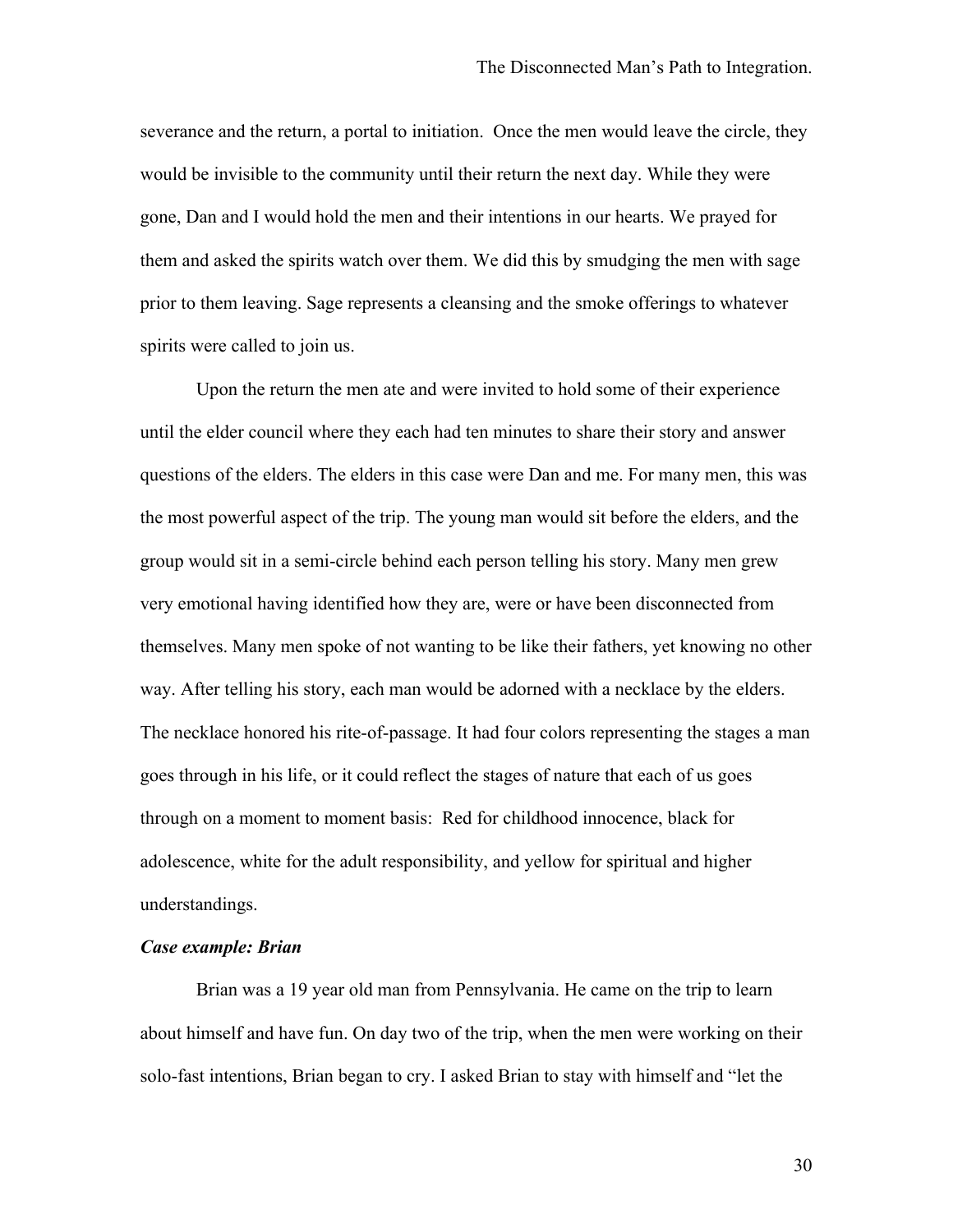tears come." I had a sense Brian had not cried in years nor shown anyone his tears. I felt that Brian needed room. I invited him to take a breath and stay with himself, noticing the temptation to shut down. He cried for a few minutes and really let his feelings be there and soon stopped. Next, in attempting to keep Brian in the here and now, I asked him "what is it like to be so real and vulnerable in front of your peers right now?" Looking down, he responded that it was hard and that he felt scared. Brian explained that he felt confused, lost and pressured to be like his father. Both of Brian's parents were prominent doctors that were pressuring him to go to medical school. Brian spoke of his challenge of doing what his father told him to do and doing what was in his heart. Brian went out on solo to "find out my true self." His whole life, Brian's father had told him how to be, who to be, and what to do. Brian realized in that moment that he had never questioned his parents' decision for him. He just went along, completely abandoning himself.

We explored this with Brian for some time in the group and I asked other group members who could relate with Brian. Many men felt similar to Brian The temptation in group work is to have group members talk to each other through the group leader. Yet, going with the gestalt principle of contact, and wanting to build more trust and cohesion, I invited the men to talk to Brian, not Dan or me. This opened up other men who began to share their stories. Coming back to Brian, we encouraged him to find an intention that fit for him, and separate out the introjects he had taken on from his parents, mainly his father. We reminded Brian that his father was not here; that he, not his father, is in charge of deciding what is true for him. He was overwhelmed at the meaning of this. We asked Brain what kind of man he wanted to be. He had no response.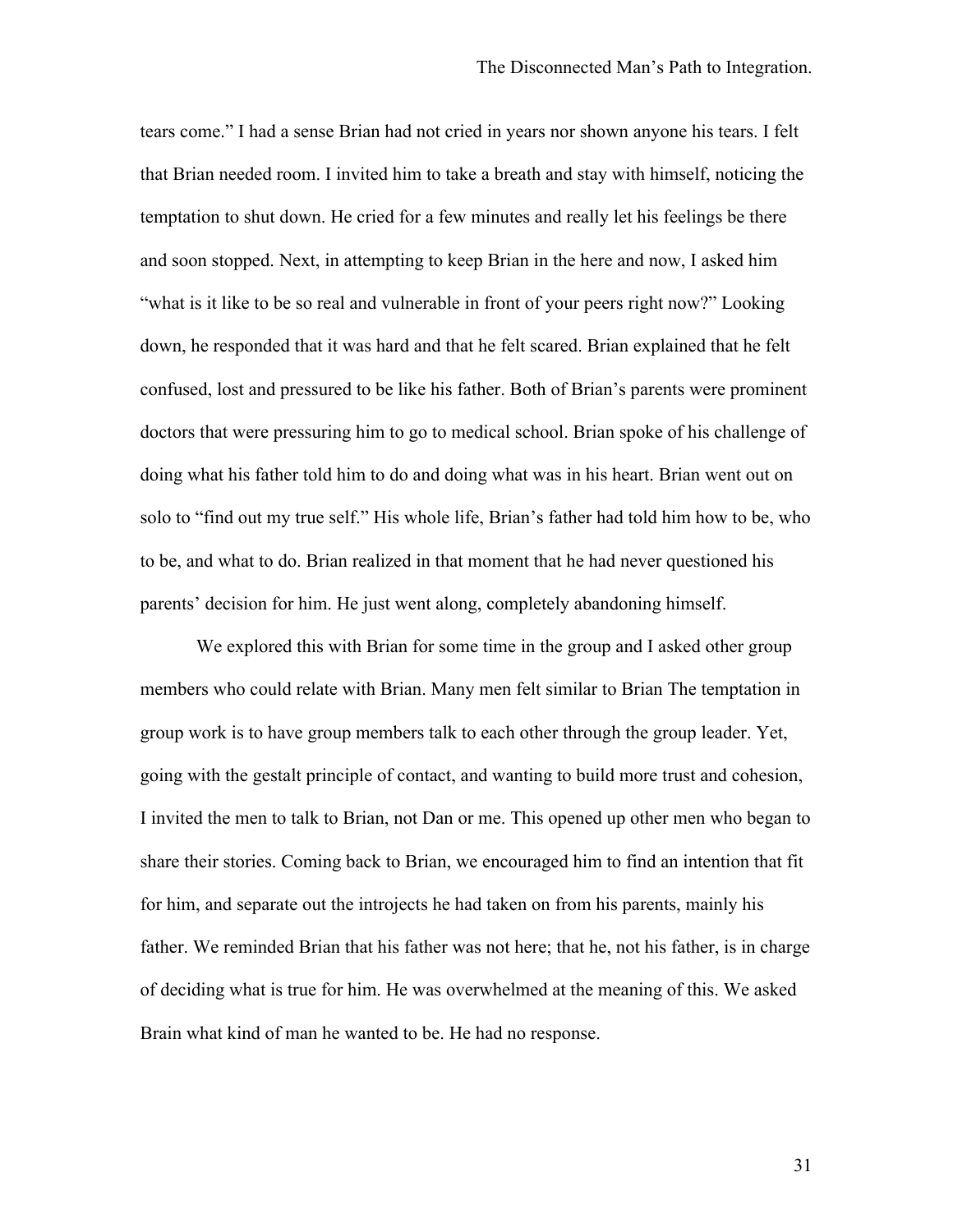Eventually the solo-fast came and Brain's intention was "To find my true self." When Dan and I received him after solo, he was shaken and looked like a different person. His face had more color, his skin was dirty and he had received some sun. He looked up more and made more eye contact. Something had shifted for Brian. He began to tell his story and he kept it brief as if not wanting to take up too much space. We invited more from him and asked him questions about his own truth. I remember asking him, "Whom and what will you love?" He answered, "Myself more." Brian was clearly uncomfortable in this setting yet some part of him wanted it desperately. We spoke to that part. Later in the group journal, Brian would write,

I really valued the solo experience, not only for the uniqueness, but also for the things I learned about myself and others. It was really touching to sit and listen to the way that this experience changed the lives of the men I was with.

Dan leaned over to me and suggested we give Brian a hug, which we were not planning on doing for each person. Somehow it felt right and Dan asked Brian. He said "sure." We hugged him and held him for a few moments. His body was conflicted. It seemed to say "This is not okay but I want this closeness, this affection." We asked him, "What does it feel like to receive a hug from another man?" His replied quietly, "good, real good." Later he would tell us on the last day that that was the first time he had hugged another man in 19 years. He reported that he could not remember the last time his father hugged him. Contact scared Brian and it brought up all kinds of uncomfortable feelings that he previously had not allowed room for. It brought up the barrier of homophobia and challenged it by allowing tenderness with another man.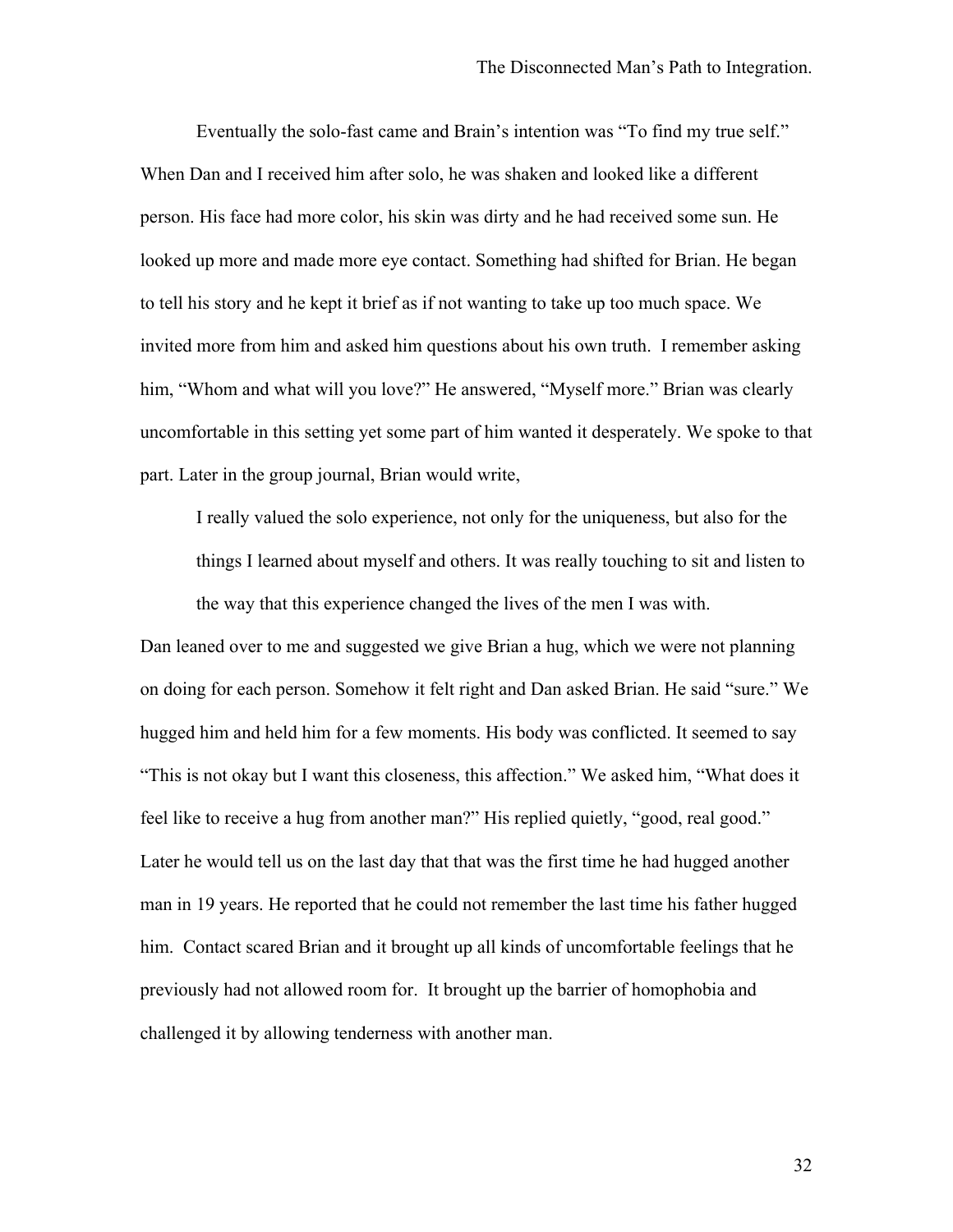In working with Brian and the other 44 men, Dan and I began to realize that these men don't have real opportunities to share themselves with anyone. Most young men ages 18-25 have never been asked what kind of man they want to be. Of the 45 men on the trip, 45 responded earnestly about what being a man meant to them. Most of these men were surprised that they had never engaged in such discussion with their 20, 30, or 110 other fraternity brothers. Even in their own friendships and relationships back home they did not allow themselves to be vulnerable around the topic of manhood. Simply by inviting them to be themselves and to be real in a natural setting, these men were taking risks in a way that I had not previously seen when working with young men and boys. We were opening a door and these men were jumping through it. In addition, we invited these men to break through the barrier of homophobia and heal some wounds that most likely occurred in relationship to their fathers.

To work with men in this way requires that the facilitator, therapist, elder, or healer work on himself deeply, accepting all of his parts—deficiencies and shadow parts included. If I do not sit with myself in an honest and open way, how can I expect men to do the same? It is my belief that men cannot work with other men in a healing way, if those men have not done their personal work. We can take other men only as far as we have been as men.

In addition, my view of group work is that to be connected to the other group facilitator provides an additional layer of safety and trust that doesn't need to be spoken and instead is felt by group members. In fact, my relationship with my good friend Dan and our connection, and the work that each of us had done previously, proved to have the most impact on the men, more than the solo-fast or even the depth of each group process.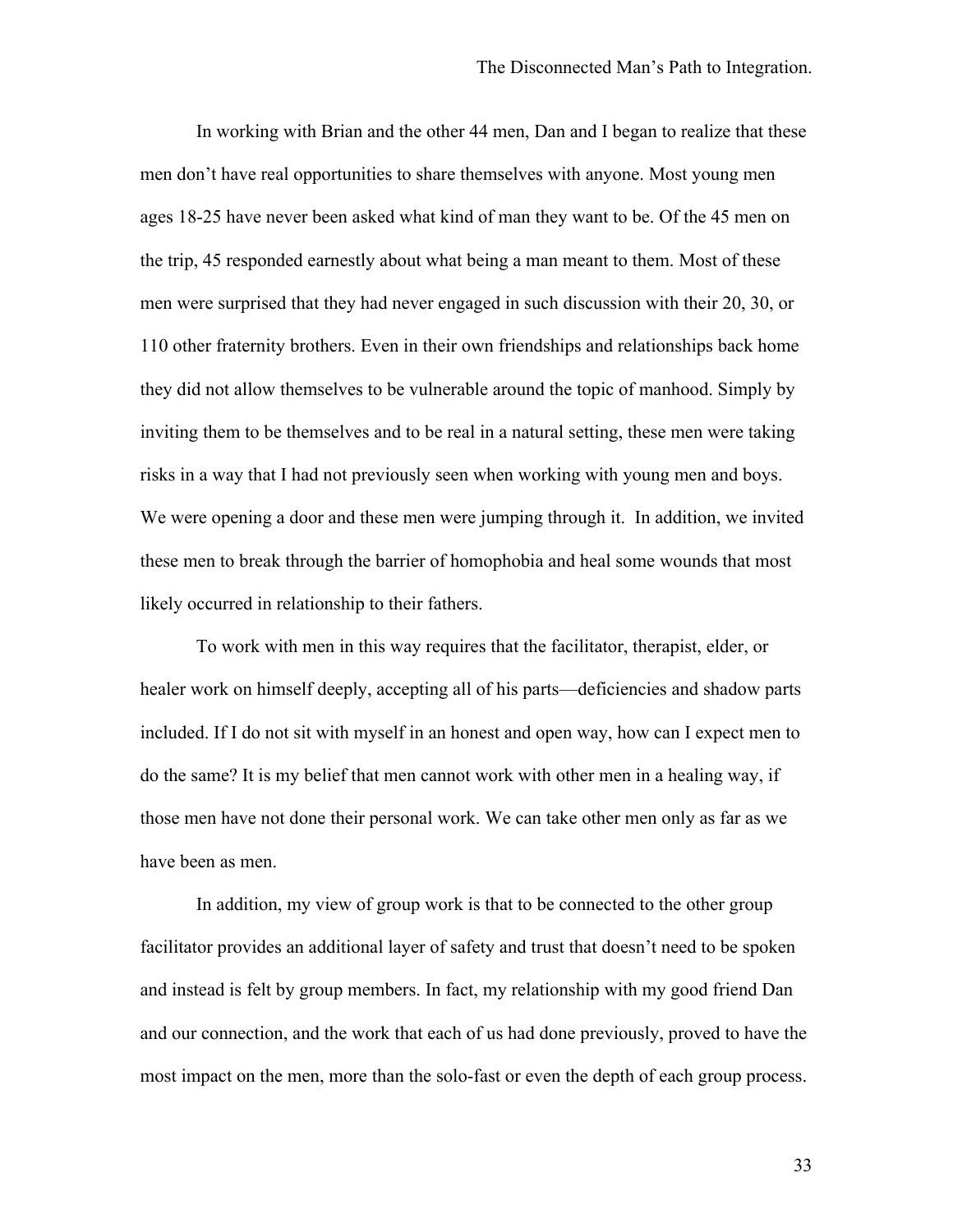Numerous times throughout each trip Dan and I would spontaneously and openly display our affection toward each other by hugging, holding and crying with one another. Later the young men would comment about how this moved them and showed them a new way to be a man.

# **Discussion:**

*"So intense and final is the modern and white man's conviction, his internal conviction, that he is not a man, that he dares anything on earth except be a man." --DH Lawrence (p. 120)*

The power of the group is often what impacts the men most. Being seen and supported by other men provides a necessary stepping-stone prior to a men being able to accept themselves as a *deeper* men. They seem to need validation and acceptance outside themselves before they can truly accept themselves on their own. The only definition of manhood these men were previously receiving was from other macho and adolescent men or from the women in their lives. Rather than relying on either of these models, these men were able to learn a different model from the trip leaders and their peers about what it means to be a connected, authentic man.

The limitation with a wilderness rite-of-passage is that the men return to their people and communities, often where there is no support system that *sees* them or validates their new self-discovery. These men are most likely going back to disconnected male peers and adolescent fraternity brothers.

One other interesting point to mention is the notion of hazing and initiation. Within the context of this rite-of-passage the men discussed their college experience in a fraternity. Sharing these experiences became a way to heal the same experiences. What came up consistently on each trip was a longing for initiation with more depth and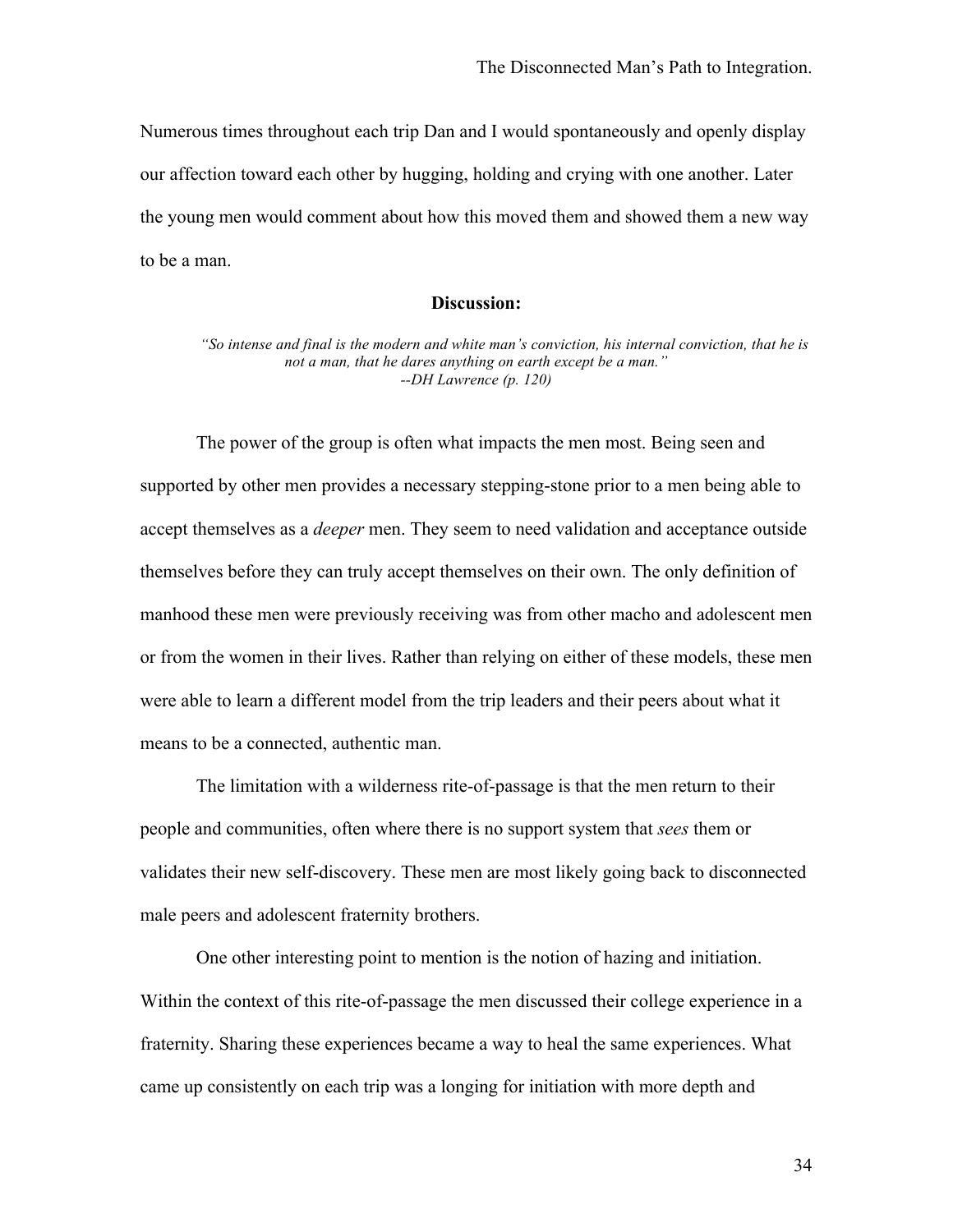meaning than what they currently have when initiated into a fraternity. Many men spoke about the call to be "hazed" and initiated into something. Hazing is defined as "any activity expected of someone joining a group (or to maintain full status in a group) that humiliates, degrades or risks emotional and/or physical harm, regardless of the person's willingness to participate" (http://www.stophazing.org/definition.html, 2005). Hazing is illegal in almost every state.

What I learned is that out of 45 men; over half stated that they wanted to be hazed. What does this mean? Dan and I had the intuition to conclude that these men are hungry and asking to be initiated into something, perhaps manhood. We helped them define this as perhaps an inner call that is within all men at this age, which is the call to transition and to be a man. Since there is no formal rite, these men have sought out a fraternity to belong, to become a man and to enhance their college experience. They also want to go through something difficult and prove themselves in order to feel okay and *earn it*. And these men want to do this in a deep, meaningful way, not an adolescent, boyish way. Fraternities are missing something. These men are asking for a rite-ofpassage, and now fraternities are providing inadequate alternatives. The elders of the fraternity, the alumni, owe these men a formal rite, a transition other than a ceremony wherein they accept a badge.

Upon writing this paper, I learned that the situation of the disconnected man in this culture is far more complex than is written about here. I do not wish to be simplistic with this approach and view. Being human is complicated and multifarious. Being a man in this culture is mystifying and uncertain. Raphael (1988) sums it up "the male experience is fraught with more uncertainty and conflict today than at any other time in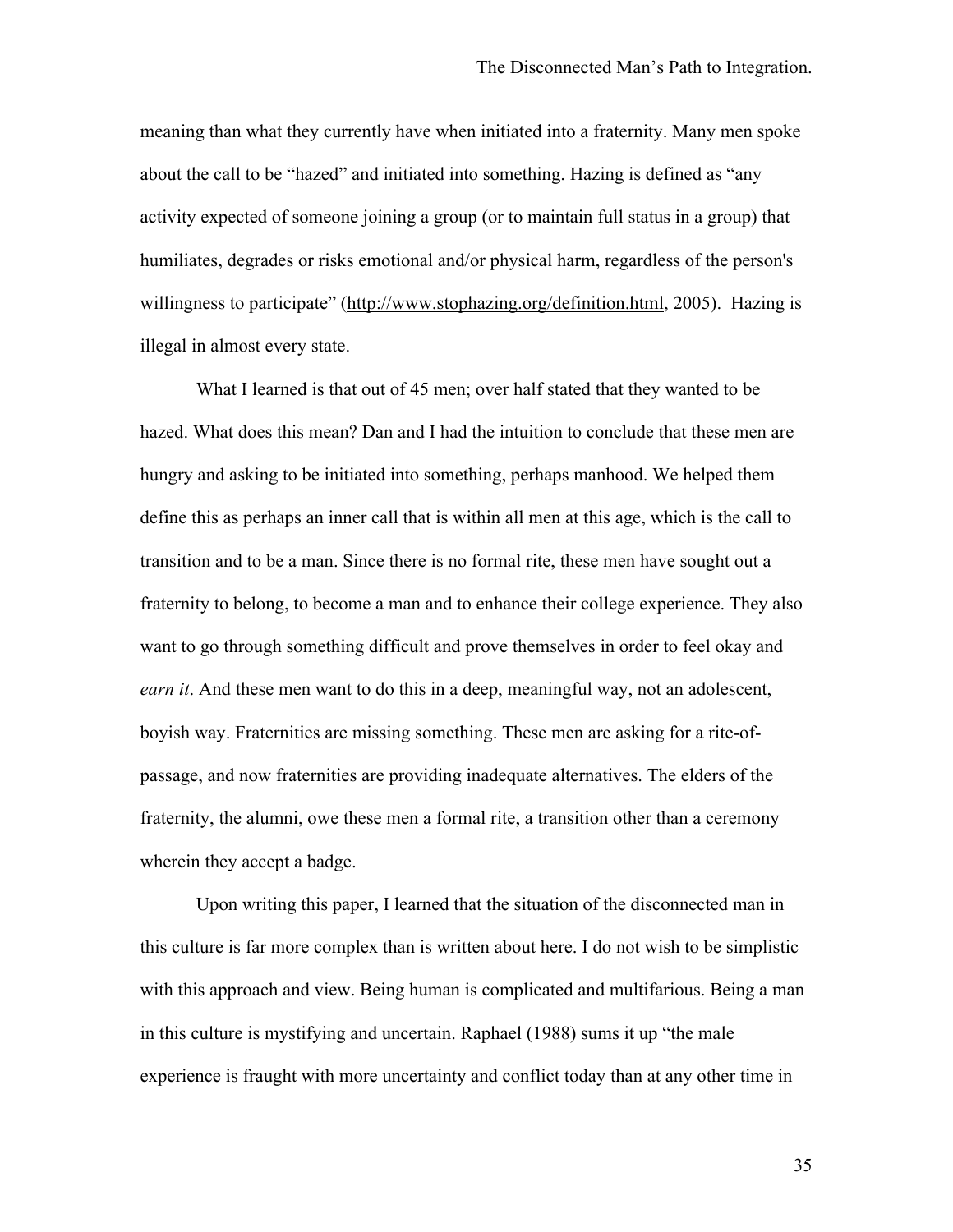our recent history" (p. 17). Simply doing the aforementioned approaches does not mean it won't take a man a lifetime to heal. Moreover, a man may look like he is healing and doing all the right things but he could very well be *bypassing* his true self. An egoic man can say all the right things and deliver a convincing case to others that he is healthy and whole. Behind this, somewhere deep down he knows he's a fraud. If only he could admit he is afraid, lost and desperately trying to take care of himself in the best way he knows how, he could begin to connect more deeply with himself.

The fraternity man is only one small subgroup of men in the world. This paper may apply to you, your son, your father and they may not be in a fraternity. If something resonated for you within these pages, you know what I am talking about. Fraternity men are not the only subgroup of men that are suffering. Men are wounded and hurting. Our culture does not support a man being who he is, in fact it supports few people in being who they are. So then, how can we take responsibility for ourselves and invite the vast, genuine expression of a man's heart?

This paper is less about gender and sex role comparison and more about an invitation for men in particular to look deeply into who they are. As Raphael (1988) states so poignantly, "Rather than helping people to adjust to or fit into outmoded sex roles, clinical psychologists, counselors, and psychiatrists would do better to assist people in their strivings for self-actualizations (the development of a person's full capabilities and potentialities)" (p. 142). In other words, let's help a man become who he is in his heart, rather than pathologize and examine the nuances of male behavior.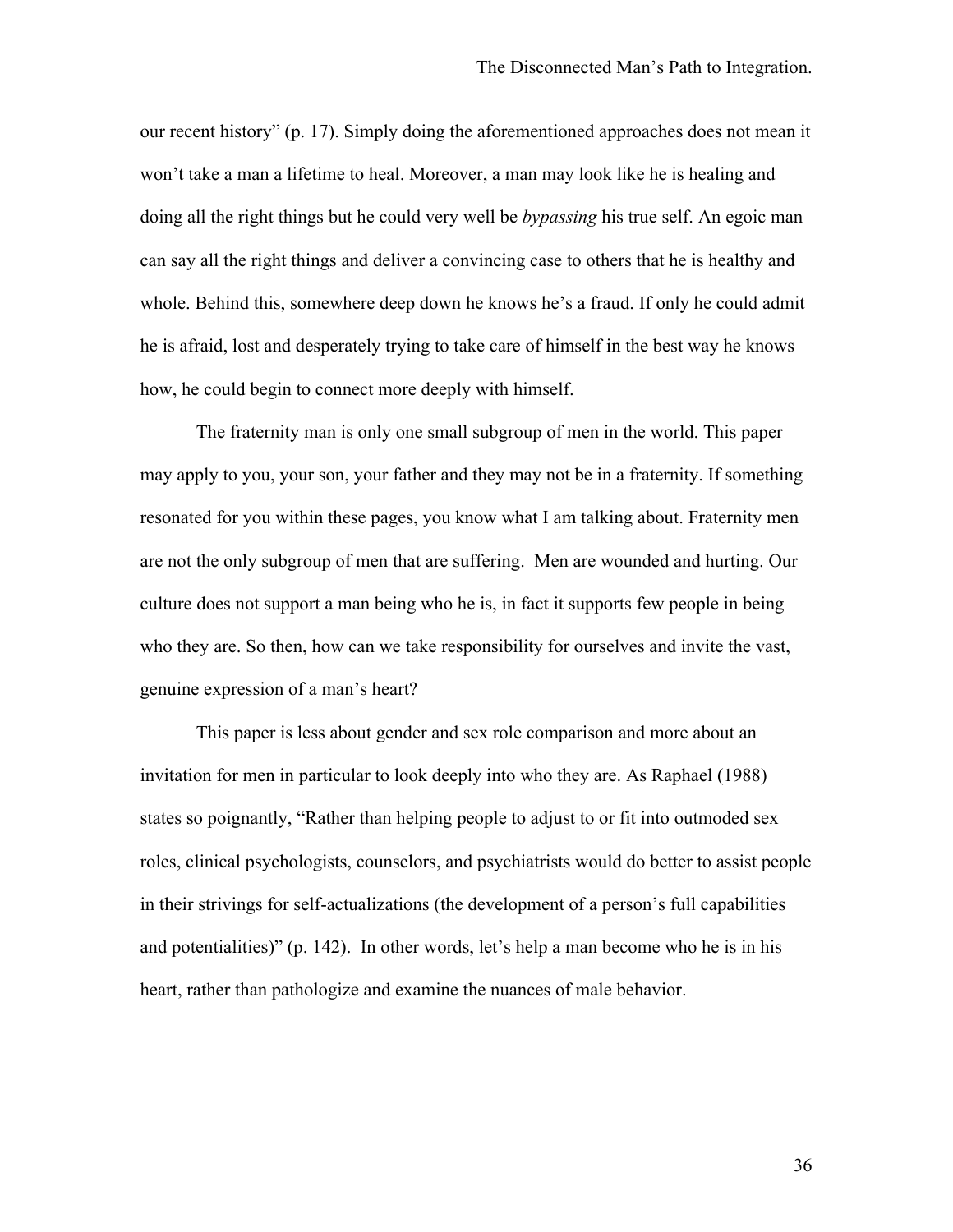# **Conclusion**

*"We tend to view manhood as the outcome of some external achievement, not as the development of inner strength." --Ray Raphael, 1988*

Is it any wonder that heart disease is the number one killer of men in the United States (Center for Disease Control, 2005)? Men are disconnected from their hearts. The disconnected man is lost. Our grandfathers, fathers, husbands, our brothers, uncles, sons. Think of men you know that are disconnected, a bit confused, slightly empty, looking, longing, searching. What are they disconnected from? Family? Friends? Their partner? Job? Nature? Hobbies? Their passion? Their mission? How do parents, caregivers, the media, and teachers support man's disconnection? How do we enable his disconnection? How would a man be different if he was given permission, if he was seen, heard, held? What if he brought awareness to his whole experience, not just what he thinks but what he feels, what he feels in the dark recesses of his body? What kind of leader would he be? How would this man lead his community and this country if he were connected to himself, to his family, to nature and to a spiritual path?

 Men are searching. They are attempting to transition into manhood, into marriage, into relationship. All too often their initiatory experiences are absent or misguided and as a result, men in this culture are often still adolescents. Perhaps what men are searching for is really not outside themselves, it is deep within their own essence and nature. What men long for is the love and vastness of their own heart. To touch this inner nature, a man needs help. A man who is willing to search for his essence and embrace his heart deserves consideration and guidance. Perhaps when men touch their own hearts, they can live fuller, more meaningful lives. A man's journey is less about being a better man, and more about being authentically himself.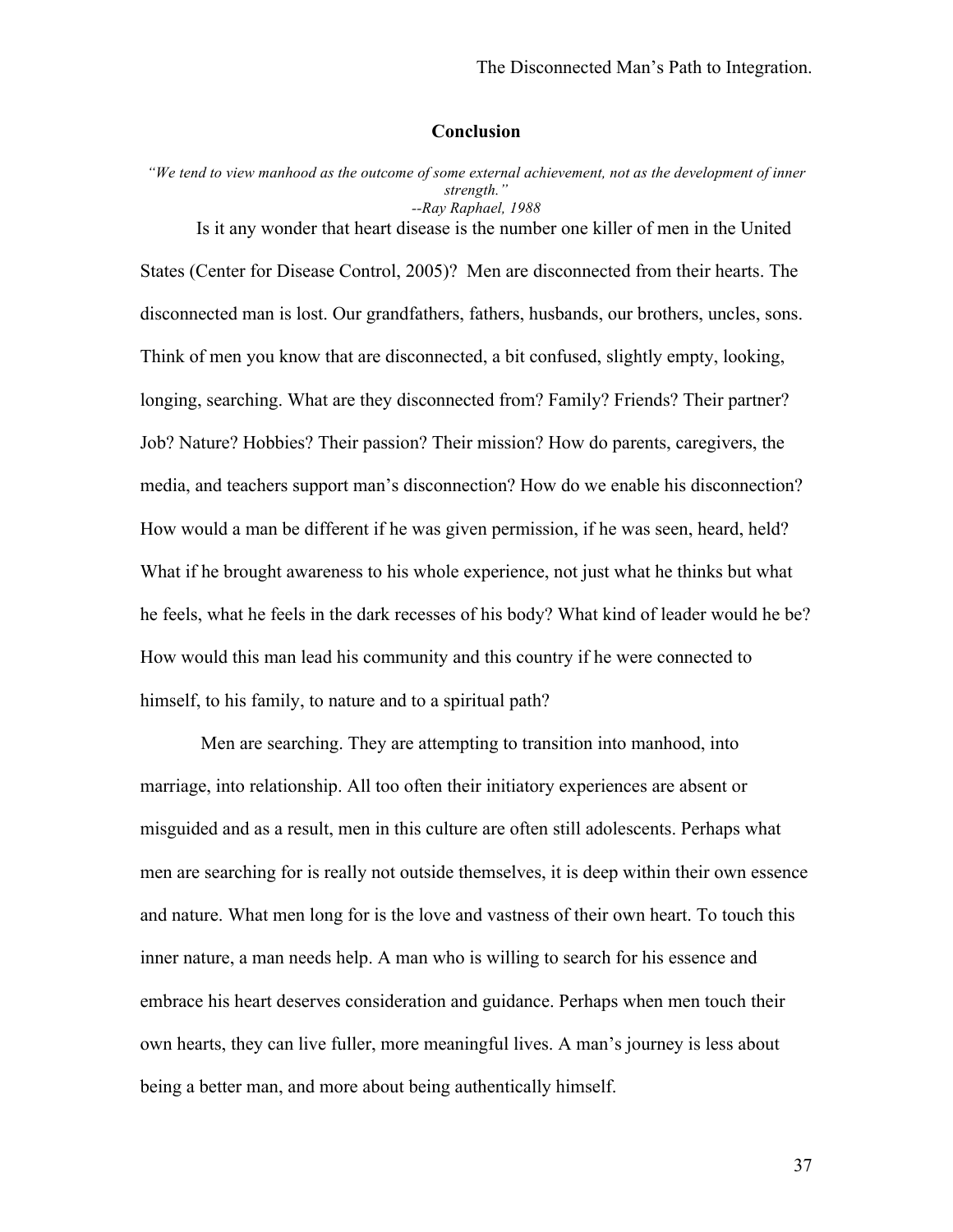For men that have walked off the path of who they are, in order to come back to their heart and soul, it can be very healing to explore a rite-of-passage experience. Since many men would consider it manly to prove themselves and be out in the wilderness with other men, and since many men are longing for and needing their initiation into manhood, a wilderness rite-of-passage can be a unique way to meet men where they are and a profound way for men to reconnect with their heart. By including a group therapy process where a man can make contact with himself and other men in the experience of the moment, he can sort out the duality of himself and become a whole, healthy man, freeing himself of the stereotypes that pervade the Disconnected American male.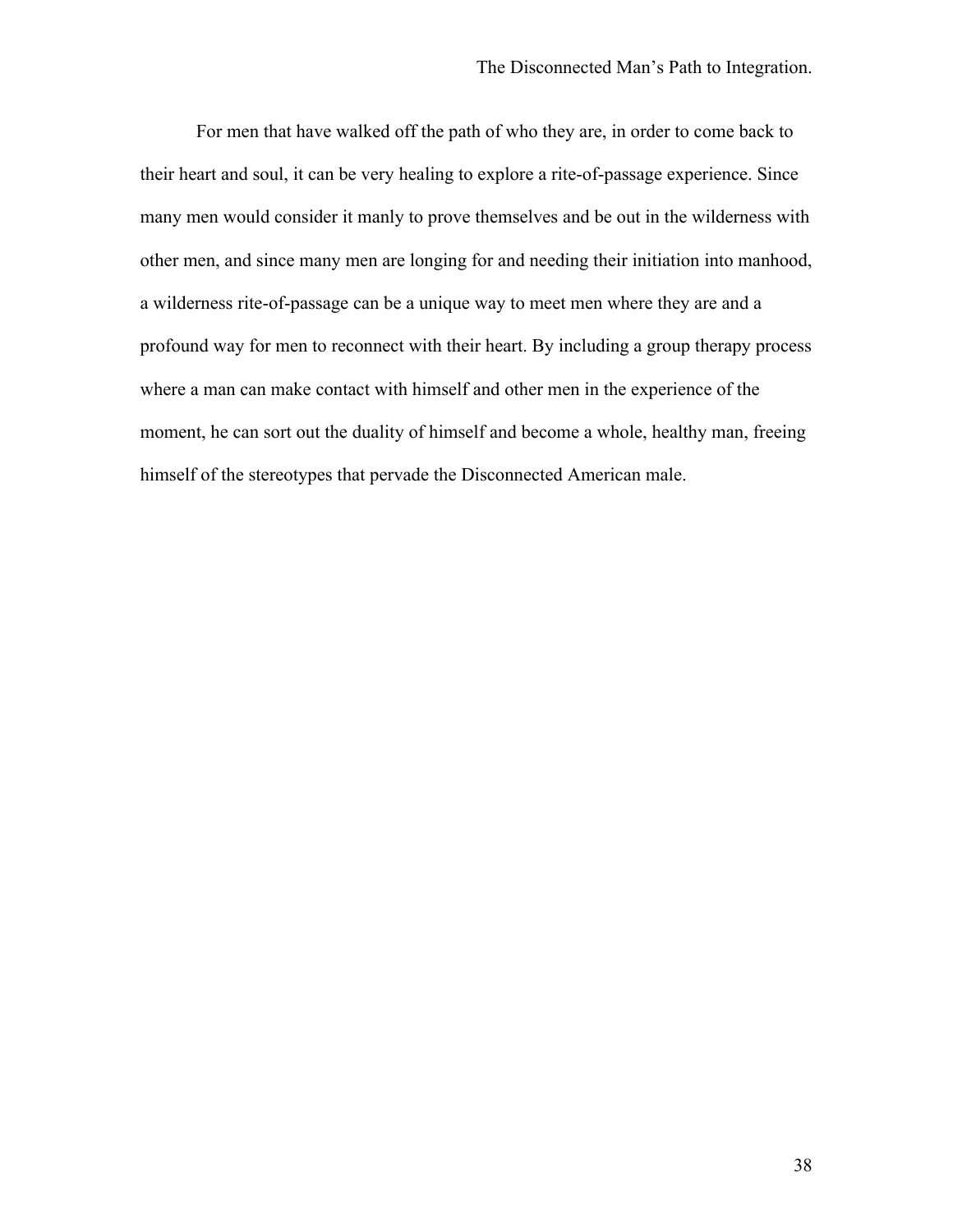#### **References:**

Allen, Marvin (1995). We've come a long way too baby: And we've still got a ways to go, so give us a break. In Kimmel, Michael S. (Ed.) *The politics of manhood*. (pp. 308-312) Philadelphia: Temple University Press.

Bly, Robert (1996). *Sibling society*. New York: Addison-Wesley.

Bly, Robert (1990). *Iron john: A book about men*. Reading, Mass: Addison-Wesley.

- Campbell, Joseph (1949). *The hero with a thousand faces*. New Jersey: Princeton University Press.
- Chodron, Pema. (1991). *The wisdom of no escape: And the path of loving-kindness*. Boston: Shambhala Publications.
- Duvall, Jeffrey. (2001). *Stories of men, meaning, and prayer: The reconciliation of heart and soul in modern manhood*. Nederland, CO: Four Directions Press.
- Doyle, James A. (1983). *The male experience*. Dubuque, Iowa: Wm. C. Brown Company Publishers.
- Encarta.® World English Dictionary. © (1999). Microsoft Corporation. All rights reserved. Bloomsbury Publishing Plc.

Epstein, Mark MD. (1995). *Thoughts without a thinker*. BasicBooks, New York. NY.

Ewen, Robert B. (1998). An introduction to theories of personality. 5<sup>th</sup> Ed. Mahway, New Jersey. London. Lawrence Erlbaum Associates, Publishers.

Freeman, Duey (2003). Family Systems class, March 13, 2003. Gestalt Therapy Lesson.

Gurian, Michael. (1998). *A fine young man: What parents, mentors and educators can do to shape adolescent boys into exceptional men*. New York, NY: Putnam Books.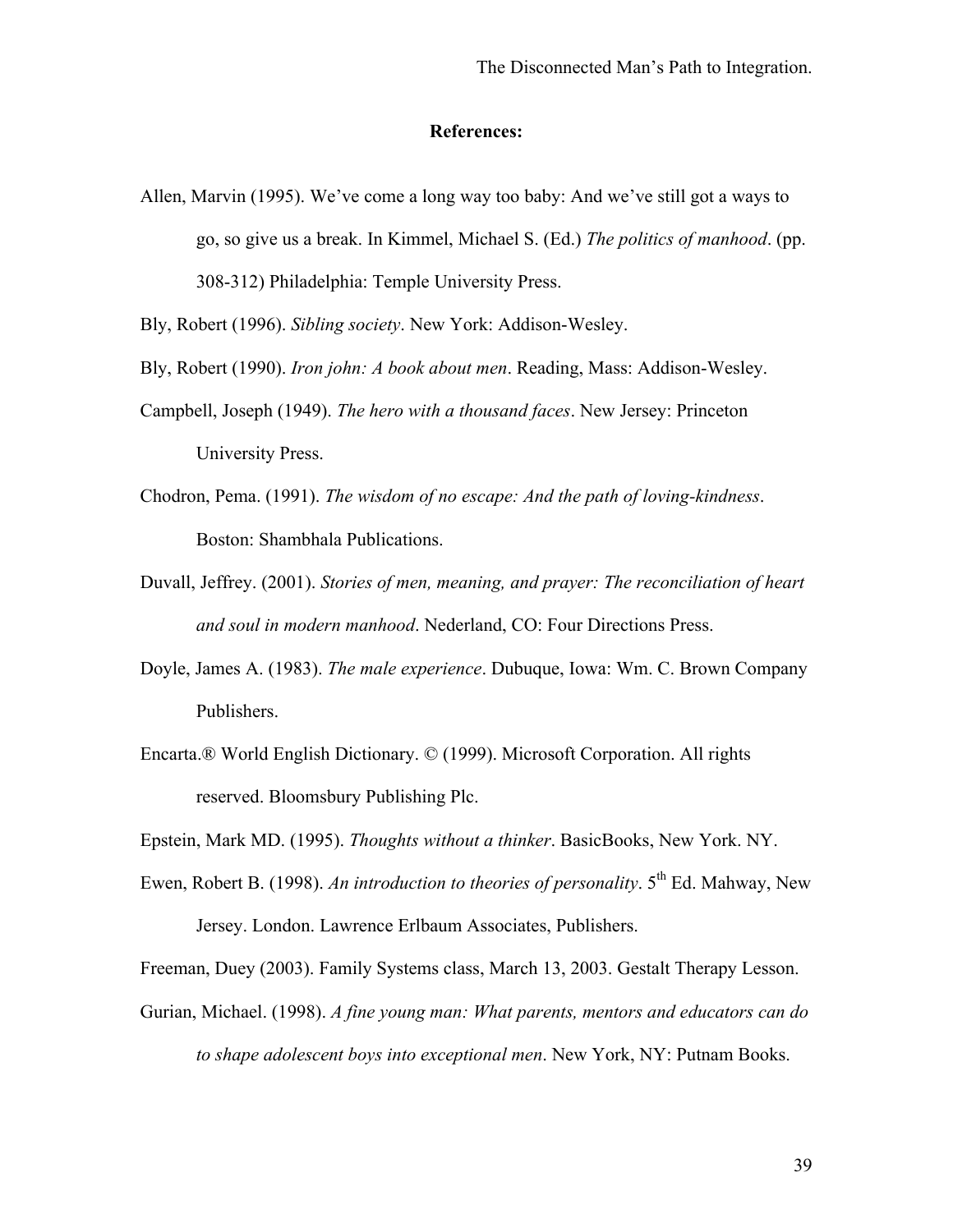Hollis, James. (1993). *The middle passage: From misery to meaning in midlife*. Toronto, Canada: Inner City Books.

Keen, Sam. (1991). *Fire in the belly*. New York: Bantam Books.

Kipnis, Aaron (1995). The postfeminist men's movement. In Kimmel, Michael S. (Ed.) *The politics of manhood*. (pp. 275-291) Philadelphia: Temple University Press.

Kupers, Terry. (1993). *Revisioning men's lives*. New York: The Guilford Press.

- Lawrence, DH. (1985). On Being a Man. In Wellwood, J. (Ed.). *Challenge of the heart: Love, sex and intimacy in changing times*. (pp. 117-120). Boston: Shambhala Publications.
- Moore, Robert. Gillette, Douglas. (1990). *King, warrior, magician, lover: Rediscovering the archetypes of the mature masculine*. New York, NY: HarperCollins.
- Naranjo, Claudio, MD. (1993). *The attitude & practice of an atheoretical experientialism*. Nevada City, CA: Gateways/ IDHHB Publishing.
- North American Interfraternity Conference. (n.d.). Pathway: Public Relations. Retrieved February 5, 2005 from: http://www.nicindy.org/.
- Pedersen, Loren E. (1991). *Dark hearts: The unconscious forces that shape men's lives*. Boston & London: Shambhala Publications.
- Perls, Fritz (1973).*The gestalt approach & eye witness to therapy*. Palo Alto, CA: Science and Behavior Books, Inc. Bantam Books.
- Pollack, William Ph.D. (1998). *Real boys: Rescuing our sons from the myths of boyhood*. New York, NY: Owl Books.
- Raphael, Ray. (1988). *The men from the boys: rites of passage in male America*. Lincoln & London: University of Nebraska Press.